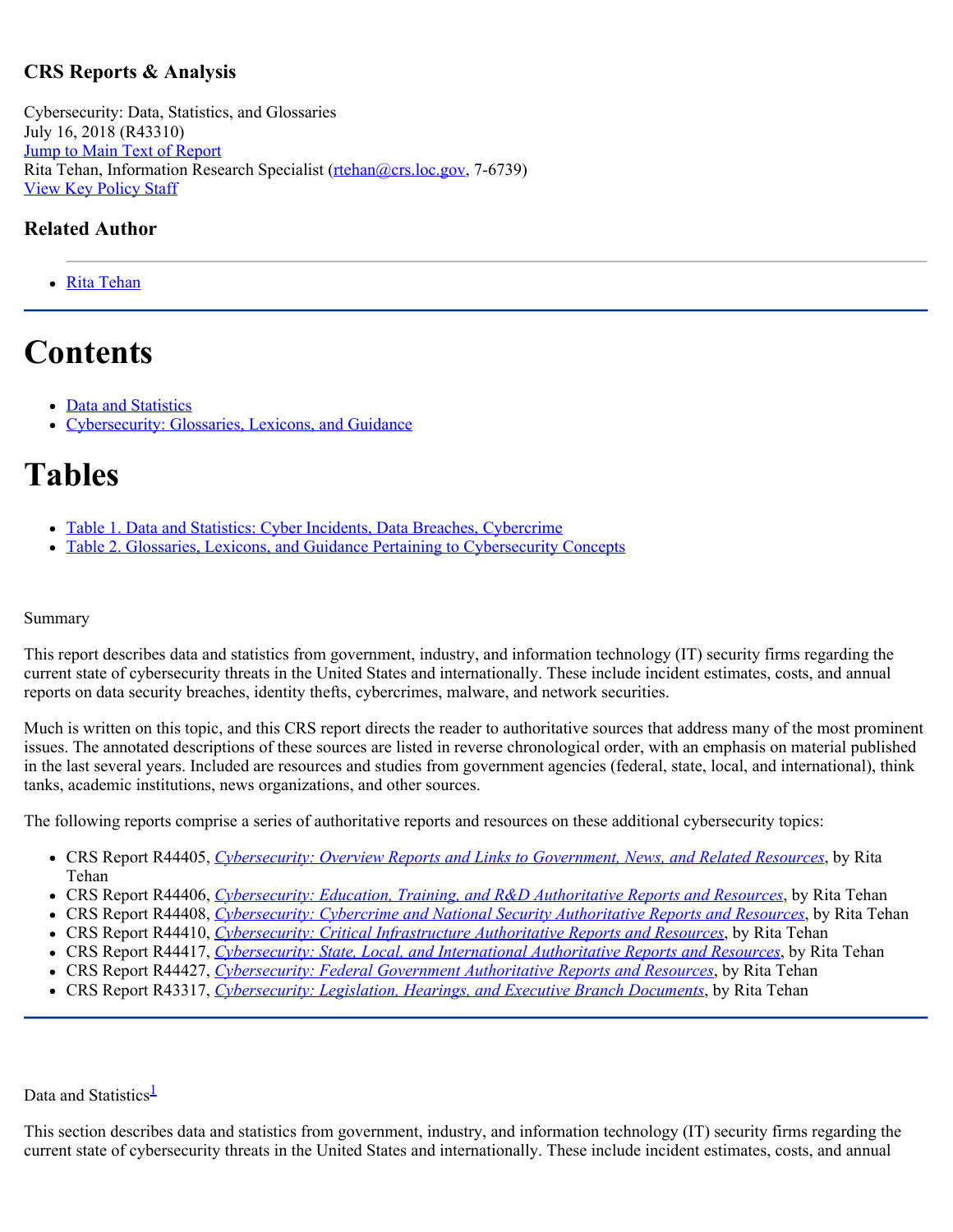reports on data security breaches, identity thefts, cybercrimes, malwares, and network securities.

Table 1. Data and Statistics: Cyber Incidents, Data Breaches, Cybercrime

(Continuously updated reports are listed in alphabetical order by source, followed by reports in reverse-chronological order)

| Title                                                                 | Date                    | Source                                                              | Pages | Notes                                                                                                                                                                                                                                                                                                                                                                                                                                                                                                                                                                                                                                                                                      |
|-----------------------------------------------------------------------|-------------------------|---------------------------------------------------------------------|-------|--------------------------------------------------------------------------------------------------------------------------------------------------------------------------------------------------------------------------------------------------------------------------------------------------------------------------------------------------------------------------------------------------------------------------------------------------------------------------------------------------------------------------------------------------------------------------------------------------------------------------------------------------------------------------------------------|
| <b>Real-Time Web Monitor (Global</b><br><b>Attack Traffic</b> ) - Map | Continuously<br>Updated | Akamai                                                              | N/A   | Akamai monitors global internet<br>conditions around the clock and identifies<br>the global regions with the greatest attack<br>traffic, cities with the slowest web<br>connections (latency), and geographic<br>areas with the most web traffic (traffic<br>density).                                                                                                                                                                                                                                                                                                                                                                                                                     |
| The Cyberfeed                                                         | Continuously<br>Updated | Anubis<br>Networks                                                  | N/A   | Provides real-time threat intelligence data<br>worldwide.                                                                                                                                                                                                                                                                                                                                                                                                                                                                                                                                                                                                                                  |
| Digital Attack Map                                                    | Continuously<br>Updated | <b>Arbor Networks</b>                                               | N/A   | The map is powered by data fed from<br>270+ ISP customers worldwide who have<br>agreed to share network traffic and attack<br>statistics. The map displays global activity<br>levels in observed attack traffic, which is<br>collected anonymously, and does not<br>include any identifying information about<br>the attackers or victims involved in any<br>particular attack.                                                                                                                                                                                                                                                                                                            |
| <b>Cyber Power Index</b>                                              | Continuously<br>Updated | Booz Allen<br>Hamilton and<br>the Economist<br>Intelligence<br>Unit | N/A   | The index of developing countries' ability<br>to withstand cyberattacks and build strong<br>digital economies rates the countries on<br>their legal and regulatory frameworks,<br>economic and social issues, technology<br>infrastructure, and industry. The index<br>puts the United States in the no. 2 spot,<br>and the United Kingdom in no. 1.                                                                                                                                                                                                                                                                                                                                       |
| <b>Web Hacking Incidents Database</b>                                 | Continuously<br>Updated | Breach<br>Security, Inc.                                            | N/A   | The web hacking incident database<br>(WHID) is a project dedicated to<br>maintaining a list of web application-<br>related security incidents. Its purpose is to<br>serve as a tool for raising awareness of the<br>web application security problem and<br>provide information for statistical analysis<br>of web application security incidents.<br>Unlike other resources covering website<br>security, which focus on the technical<br>aspect of the incident, the WHID focuses<br>on the impact of the attack. To be included<br>in WHID an incident must be publicly<br>reported, be associated with web<br>application security vulnerabilities, and<br>have an identified outcome. |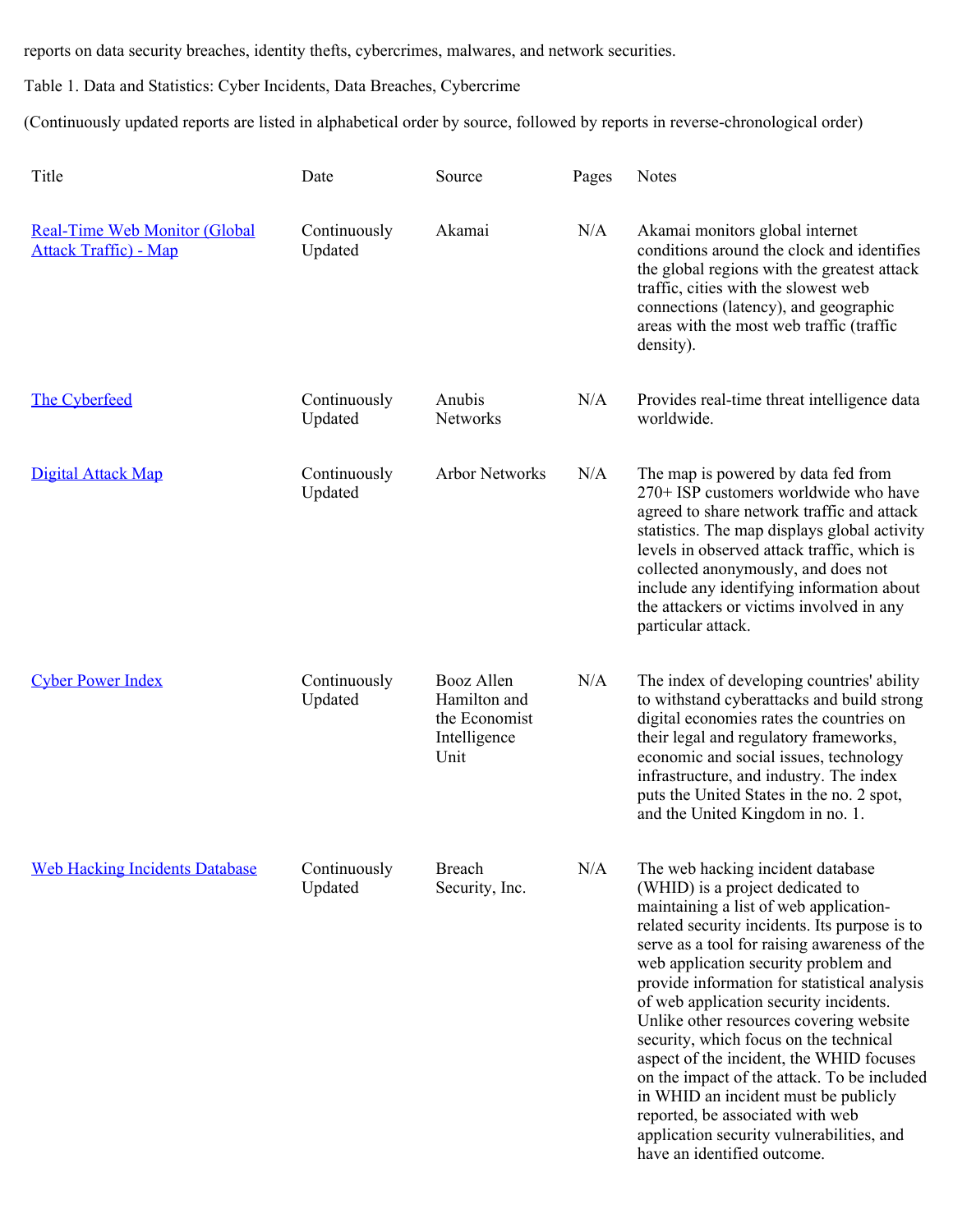| <b>Significant Cyber Incidents Since</b><br>2006                                                        | Continuously<br>Updated | Center for<br>Strategic and<br>International<br>Studies (CSIS)                                                      | 15  | This timeline records significant cyber<br>events since 2006. It focuses on successful<br>attacks on government agencies and<br>defense and high tech companies, and<br>economic crimes with losses of more than<br>\$1 million.                                                                                                                                                                                                                                                                                                                                                                                   |
|---------------------------------------------------------------------------------------------------------|-------------------------|---------------------------------------------------------------------------------------------------------------------|-----|--------------------------------------------------------------------------------------------------------------------------------------------------------------------------------------------------------------------------------------------------------------------------------------------------------------------------------------------------------------------------------------------------------------------------------------------------------------------------------------------------------------------------------------------------------------------------------------------------------------------|
| <b>Cybersecurity Market Report</b>                                                                      | Continuously<br>Updated | Cybersecurity<br>Ventures                                                                                           | N/A | The quarterly report covers the business of<br>cybersecurity, including market sizing and<br>industry forecasts from research by IT<br>analyst firms, emerging trends,<br>employment, the federal sector, hot<br>companies on the Cybersecurity 500 list,<br>notable mergers and acquisitions,<br>investment and initial public offering (IPO)<br>activity), and more.                                                                                                                                                                                                                                             |
| <b>Breaches Affecting 500 or More</b><br>Individuals                                                    | Continuously<br>Updated | Department of<br>Health and<br>Human Services                                                                       | N/A | As required by Section $13402(e)(4)$ of the<br>HITECH Act, the Secretary of Health and<br>Human Services must list breaches of<br>unsecured protected health information<br>affecting 500 or more individuals. These<br>breaches are now posted in a new, more<br>accessible format that allows users to<br>search and sort the breaches. Additionally,<br>this new format includes brief summaries<br>of breach cases that OCR has investigated<br>and closed, as well as the names of private<br>practice providers who have reported<br>breaches of unsecured protected health<br>information to the Secretary. |
| <b>IMPACT</b> - Information Marketplace<br>for Policy and Analysis of Cyber-<br><b>Risk &amp; Trust</b> | Continuously<br>Updated | Department of<br>Homeland<br>Security (DHS)<br>Science &<br>Technology<br>Directorate,<br>Cybersecurity<br>Division | N/A | IMPACT supports global cyber risk<br>research & development by coordinating,<br>enhancing, and developing real world data,<br>analytics and information sharing<br>capabilities, tools, models, and<br>methodologies.                                                                                                                                                                                                                                                                                                                                                                                              |
| <b>Overview of Current Cyber Attacks</b><br>(logged by 180 Sensors)                                     | Continuously<br>Updated | Deutsche<br>Telekom                                                                                                 | N/A | Provides a real-time visualization and map<br>of cyberattacks detected by a network of<br>180 sensors placed around the world.                                                                                                                                                                                                                                                                                                                                                                                                                                                                                     |
| <b>Advanced Threat Report (annual</b><br>reports)                                                       | Continuously<br>Updated | FireEye                                                                                                             | N/A | FireEye gathers and publishes threat<br>intelligence gathered from millions of<br>virtual machines in customer deployments.<br>Expert analysts monitor, interpret, and<br>package the data to better arm the public<br>against cyber attackers. These annual<br>threat reports include global and regional                                                                                                                                                                                                                                                                                                         |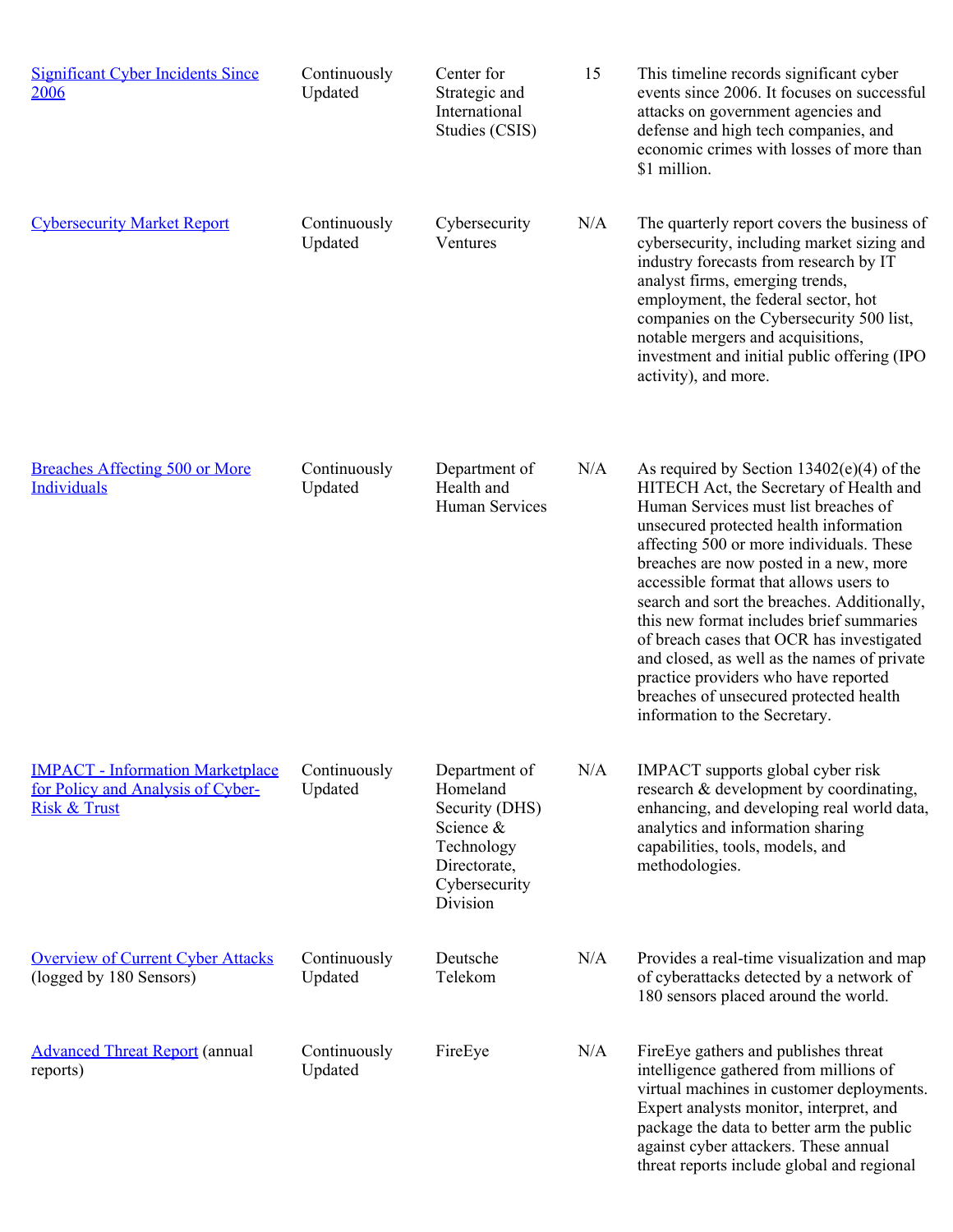threat intelligence on industry trends as well as detailed malware analyses.

| HoneyMap                                                                                                                                                                                    | Continuously<br>Updated | Honeynet<br>Project                                   | N/A | The HoneyMap displays malicious attacks<br>as they happen. Each red dot on the map<br>represents an attack on a computer.<br>Yellow dots represent honeypots, or<br>systems set up to record incoming attacks.<br>The black box on the bottom gives the<br>location of each attack. The Honeynet<br>Project is an international 501 (nonprofit)<br>security research organization, dedicated<br>to investigating the latest attacks and<br>developing open source security tools to<br>improve internet security.                                                            |
|---------------------------------------------------------------------------------------------------------------------------------------------------------------------------------------------|-------------------------|-------------------------------------------------------|-----|------------------------------------------------------------------------------------------------------------------------------------------------------------------------------------------------------------------------------------------------------------------------------------------------------------------------------------------------------------------------------------------------------------------------------------------------------------------------------------------------------------------------------------------------------------------------------|
| <b>Data Breaches</b>                                                                                                                                                                        | Continuously<br>Updated | <b>Identity Theft</b><br>Resource<br>Center (ITRC)    | N/A | The ITRC breach list is a compilation of<br>data breaches confirmed by various media<br>sources and notification lists from state<br>governmental agencies. This list is<br>updated daily and published each Tuesday.<br>To qualify, breaches must include<br>personally identifiable information that<br>could lead to identity theft, especially<br>Social Security numbers. ITRC follows<br>U.S. federal guidelines about what<br>combination of personal information<br>comprises a unique individual. The<br>exposure of this information constitutes a<br>data breach. |
| <b>World's Biggest Data Breaches</b><br>(visualization)                                                                                                                                     | Continuously<br>Updated | Information is<br>Beautiful                           | N/A | Selected data losses greater than 30,000<br>records.                                                                                                                                                                                                                                                                                                                                                                                                                                                                                                                         |
| <b>Cytherthreat: Real-Time Map</b>                                                                                                                                                          | Continuously<br>Updated | Kaspersky Labs                                        | N/A | Kaspersky Labs has launched an<br>interactive cyberthreat map that lets<br>viewers see cybersecurity incidents as they<br>occur around the world in real time. The<br>interactive map includes malicious objects<br>detected during on-access and on-demand<br>scans, email and web antivirus detections,<br>and objects identified by vulnerability and<br>intrusion detection sub-systems.                                                                                                                                                                                 |
| <b>McAfee Research &amp; Reports</b><br>(multiple)                                                                                                                                          | Continuously<br>Updated | McAfee                                                | N/A | Links to reports by the company on<br>cybersecurity threats, malware,<br>cybercrime, and spam.                                                                                                                                                                                                                                                                                                                                                                                                                                                                               |
| <b>Regional Threat Assessment:</b><br>Infection Rates and Threat Trends by<br>Location (Note: Select "All Regions"<br>or a specific country or region to<br>view threat assessment reports) | Continuously<br>Updated | Microsoft<br>Security<br>Intelligence<br>Report (SIR) | N/A | Data on infection rates, malicious<br>websites, and threat trends by regional<br>location, worldwide.                                                                                                                                                                                                                                                                                                                                                                                                                                                                        |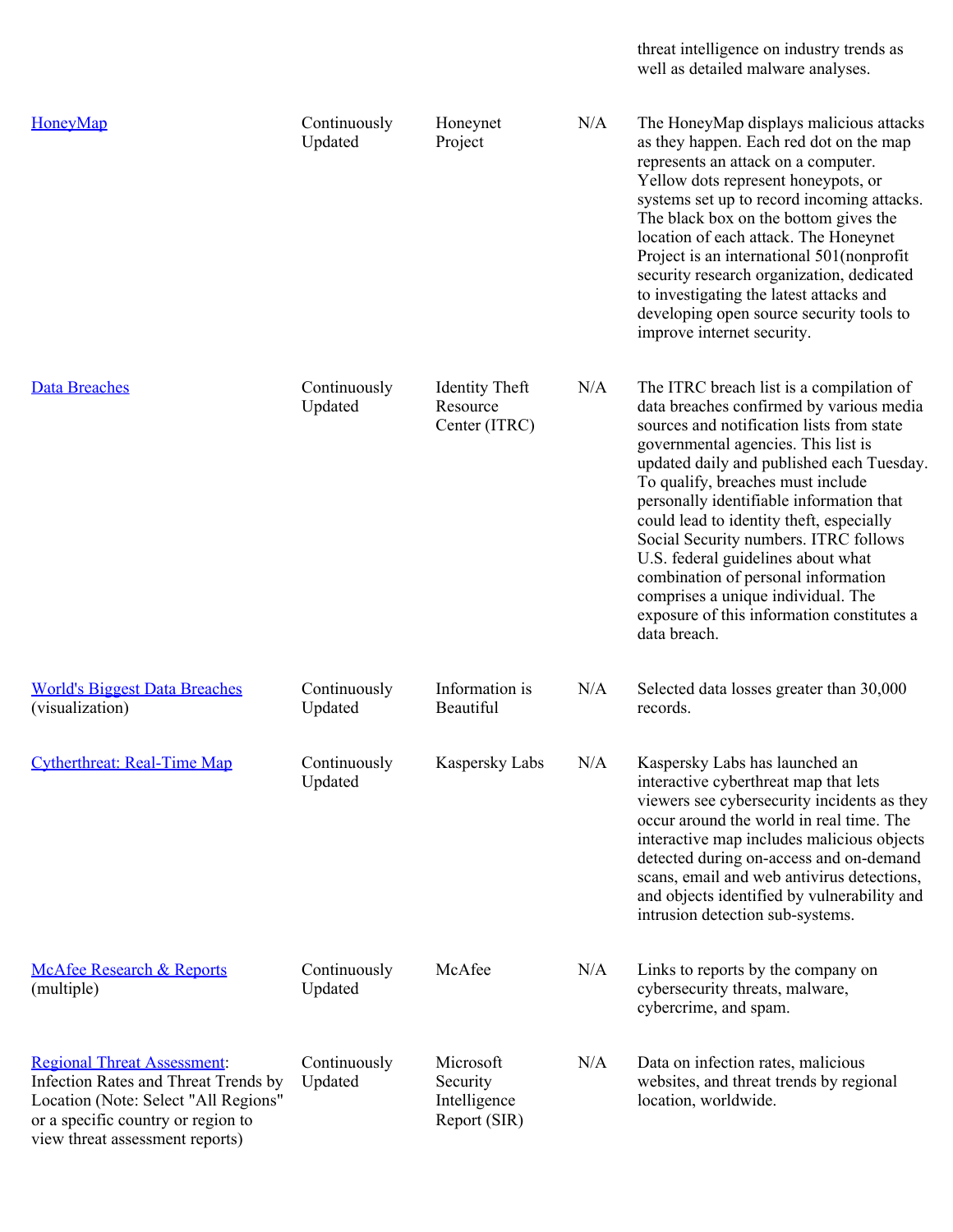| <b>ThreatWatch</b>                                                              | Continuously<br>Updated | <b>NextGov</b>                                                                                                      | N/A | Threat Watch is a snapshot of the data<br>breach intrusions against organizations<br>and individuals, globally, on a daily basis.<br>It is not an authoritative list, because many<br>compromises are never reported or even<br>discovered. The information is based on<br>accounts published by outside news<br>organizations and researchers.                                                                                       |
|---------------------------------------------------------------------------------|-------------------------|---------------------------------------------------------------------------------------------------------------------|-----|---------------------------------------------------------------------------------------------------------------------------------------------------------------------------------------------------------------------------------------------------------------------------------------------------------------------------------------------------------------------------------------------------------------------------------------|
| <b>DataLossDB</b>                                                               | Continuously<br>Updated | Open Security<br>Foundation                                                                                         | N/A | The Open Security Foundation's<br>DataLossDB gathers information about<br>events involving the loss, theft, or<br>exposure of personally identifiable<br>information (PII). DataLossDB's dataset,<br>in current and previous forms, has been<br>used in research by numerous educational,<br>governmental, and commercial entities,<br>which often have been able to provide<br>statistical analysis with graphical<br>presentations. |
| <b>Chronology of Data Breaches,</b><br>Security Breaches 2005 to the<br>Present | Continuously<br>Updated | Privacy Rights<br>Clearinghouse                                                                                     | N/A | These U.S.-only data breaches have been<br>reported because the personal information<br>compromised includes data elements<br>useful to identity thieves, such as Social<br>Security numbers, account numbers, and<br>driver's license numbers. The list is not a<br>comprehensive compilation of all breach<br>data. Reported incidents affecting more<br>than nine individuals from an identifiable<br>entity are included.         |
| <b>Global Botnet Map</b>                                                        | Continuously<br>Updated | <b>Trend Micro</b>                                                                                                  | N/A | Trend Micro continuously monitors<br>malicious network activities to identify<br>command-and-control (C&C) servers and<br>help increase protection against botnet<br>attacks. The real-time map indicates the<br>locations of C&C servers and victimized<br>computers they control that have been<br>discovered in the previous six hours.                                                                                            |
| <b>Timeline of Federal Civilian</b><br><b>Cybersecurity Incidents</b>           | April 2018              | <b>Belfer Center</b><br>(Harvard) in<br>partnership with<br>the Carnegie<br>Endowment for<br>International<br>Peace | 2   | A list of federal civilian cybersecurity<br>incidents, excerpted from the Appendix of<br>the <i>Understanding Federal Cybersecurity</i><br>report (pages 46-47)                                                                                                                                                                                                                                                                       |
| <b>2018 Internet Security Threat Report</b>                                     | March 29, 2018          | Symantec                                                                                                            | 89  | "Targeted attack sector continues its                                                                                                                                                                                                                                                                                                                                                                                                 |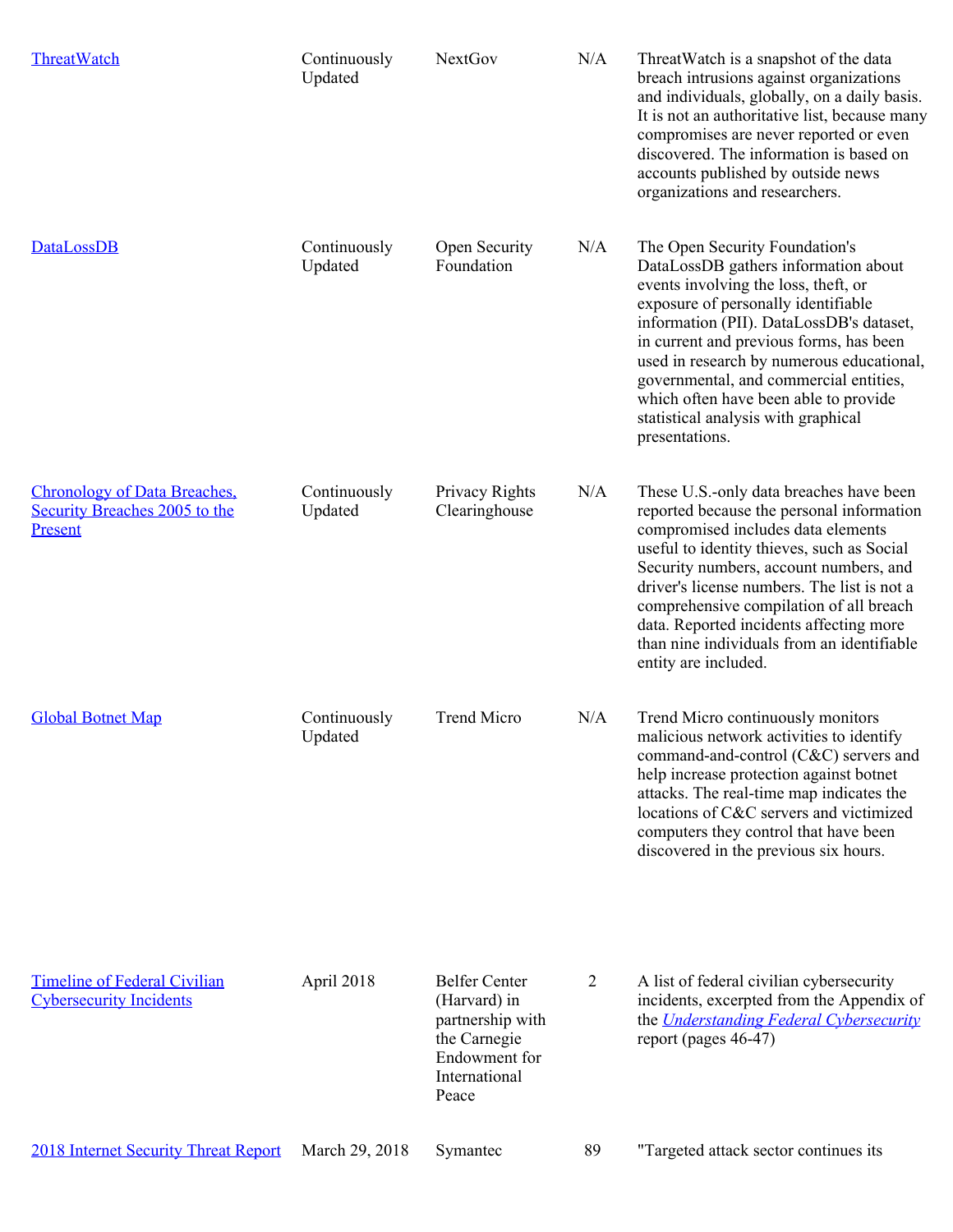expansion, including a 600% increase in IoT attacks; Cryptojacking explodes by 8,500%, stealing resources and increasing vulnerability; Ransomware shifts from big score to commodity, lowering prices while increasing variants; Malware implants grow by 200%, exploiting the software supply chain; Mobile malware continues to spread: variants increase by 54%."

[The Economic Impact of Cybercrime](https://www.csis.org/analysis/economic-impact-cybercrime) [--No Slowing Down](https://www.csis.org/analysis/economic-impact-cybercrime) February 21, 2018 Center for Strategic & International **Studies** 28 The report concludes that close to \$600 billion, nearly 1% of global GDP, is lost to cybercrime each year, which is up from a 2014 study that put global losses at about \$445 billion. The report attributes the growth over three years to cybercriminals quickly adopting new technologies and the ease of cybercrime growing as actors leverage black markets and digital currencies.

February 2018 Council of

Economic Advisers

62 The U.S. economy loses between \$57 billion and \$109 billion per year to malicious cyber activity (i.e., between 0.3% and 0.6% of the value of all the country's goods and services). The total loss figure is based primarily on analyzing the effects of data breaches and other cyber incidents on companies' stock prices. As a result, the data skews toward larger companies.

October 2017 Europol 80 This year's report highlights how cybercrime continues to grow and evolve, taking new forms and directions, as demonstrated in some of the attacks of unprecedented scale of late 2016 and mid-2017. It further highlights the progressive convergence of cyber and serious and organised crime, supported by a professional underground service economy. The report goes on to list a number of key recommendations to address the phenomenon of cybercrime and identifies several priority topics to inform the definition of operational actions for EU law enforcement in the framework of the EU Policy Cycle. These include concrete actions under EC3's [European Cybercrime Centre] three main mandated areas - child sexual exploitation online, cyber-dependent crime, and payment fraud, as well as cross-cutting crime enablers.

[The Cost of Malicious Cyber](https://www.whitehouse.gov/wp-content/uploads/2018/02/The-Cost-of-Malicious-Cyber-Activity-to-the-U.S.-Economy.pdf) [Activity to the U.S. Economy](https://www.whitehouse.gov/wp-content/uploads/2018/02/The-Cost-of-Malicious-Cyber-Activity-to-the-U.S.-Economy.pdf)

[Internet Organised Crime Threat](https://www.europol.europa.eu/sites/default/files/documents/iocta2017.pdf) [Assessment \(IOCTA\) 2017](https://www.europol.europa.eu/sites/default/files/documents/iocta2017.pdf)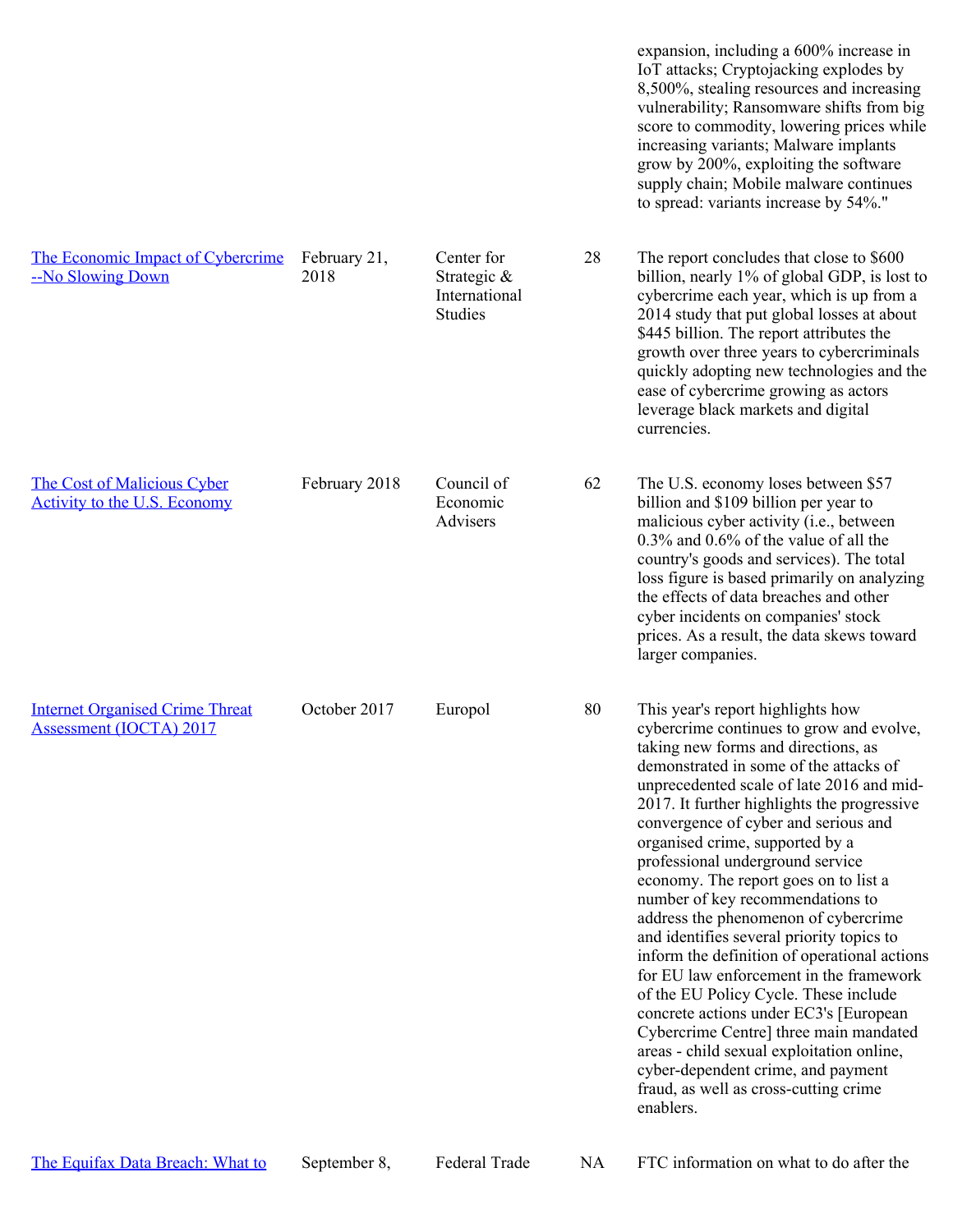| Do                                                        | 2017           | Commission                                           |    | Equifax data breach, including information<br>how to set up a credit freeze and/or fraud<br>alert.                                                                                                                                                                                                                                                                                                                                                                                                                                          |
|-----------------------------------------------------------|----------------|------------------------------------------------------|----|---------------------------------------------------------------------------------------------------------------------------------------------------------------------------------------------------------------------------------------------------------------------------------------------------------------------------------------------------------------------------------------------------------------------------------------------------------------------------------------------------------------------------------------------|
| <b>Counting the Cost: Cyber Exposure</b><br>Decoded       | July 10, 2017  | Lloyd's of<br>London                                 | 56 | Lloyd's estimates that the global cyber<br>market is worth between \$3 billion and<br>\$3.5 billion. Despite this growth, insurers'<br>understanding of cyber liability and risk<br>aggregation is an evolving process as<br>experience and knowledge of cyber-<br>attacks grows. Lloyd's of London warns<br>that a serious cyber-attack could cost the<br>global economy more than \$120bn<br>$(f92bn)$ – as much as catastrophic natural<br>disasters such as Hurricanes Katrina and<br>Sandy.                                            |
| 2017 Cost of Data Breach Study:<br><b>Global Overview</b> | June 28, 2017  | IBM and<br>Ponemon                                   | 35 | The average total cost of data breaches for<br>the 419 companies participating in this<br>research decreased from \$4.00 to \$3.62<br>million. The average cost for each lost or<br>stolen record containing sensitive and<br>confidential information also significantly<br>decreased from \$158 in 2016 to \$141 in<br>this year's study. However, despite the<br>decline in the overall cost, companies in<br>this year's study are having larger<br>breaches. The average size of the data<br>breaches in this research increased 1.8%. |
| 2016 Internet Crime Report                                | June 21, 2017  | <b>Internet Crime</b><br>Complaint<br>Center's (IC3) | 23 | IC3 is a joint project of the National White<br>Collar Crime Center and the FBI. In 2016,<br>IC3 received a total of 298,728 complaints<br>with reported losses in excess of \$1.3<br>billion. This past year, the top three crime<br>types reported by victims were<br>nonpayment and nondelivery, personal<br>data breach, and payment scams. The top<br>three crime types by reported loss were<br>Business Email Compromise (BEC),<br>romance and confidence fraud, and non-<br>payment and nondelivery scams.                          |
| <b>What the Public Knows About</b><br>Cybersecurity       | March 22, 2017 | Pew Research<br>Center                               | 18 | Most Americans lack a basic<br>understanding of online security measures.<br>Although most of the people responding to<br>the survey were able to identify string<br>passwords from a list and knew that public<br>Wi-Fi is not safe, just one-third knew what<br>HTTPS is and just one-tenth were able to<br>identify two-factor authentication. The<br>survey of 1,055 American adults consisted<br>of a 13-question online quiz. The median<br>score was 5.5.                                                                            |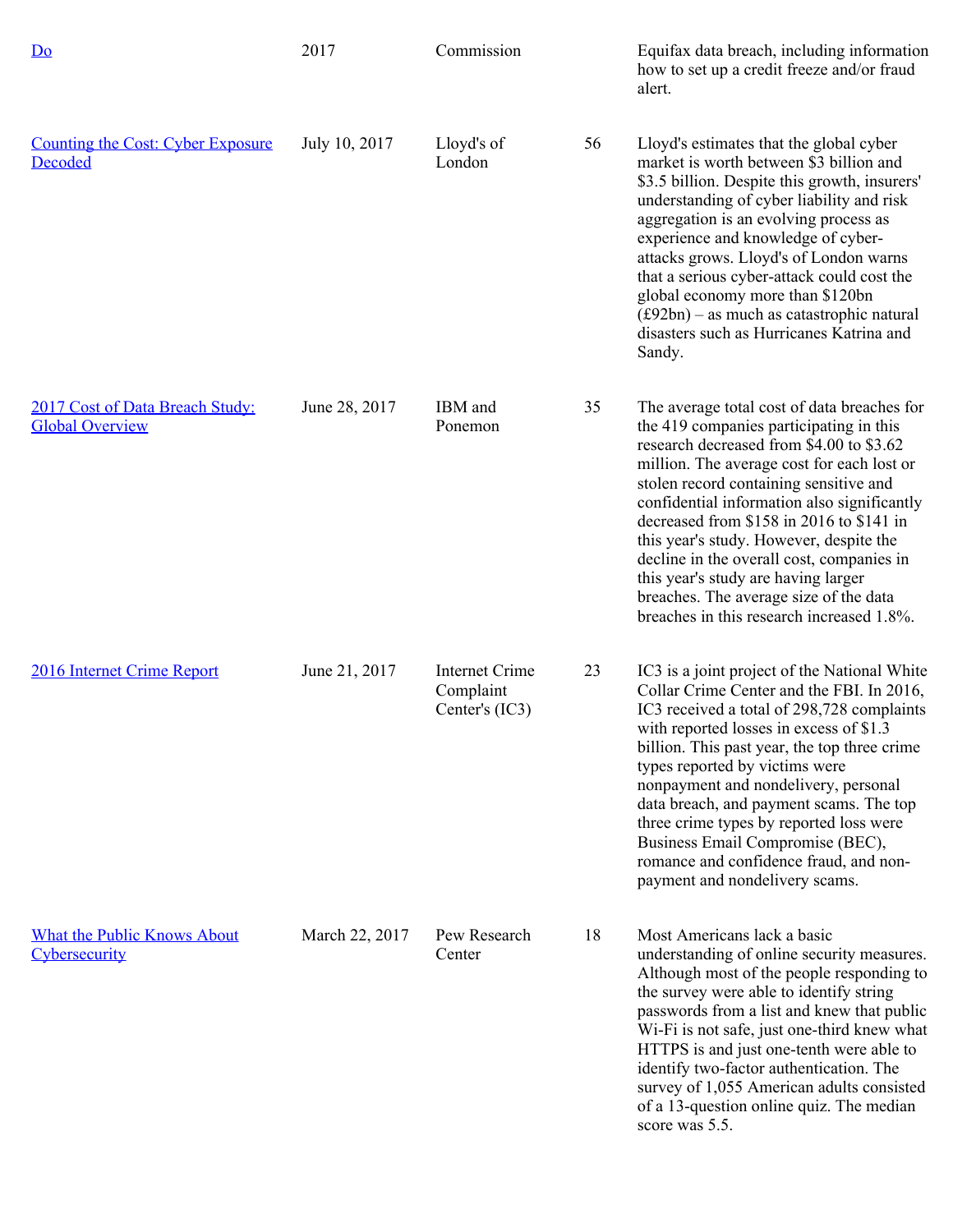| <b>IBM X-Force Threat Intelligence</b><br>Index 2017: The Year of the Mega-<br><b>Breach</b> (registration required) | March 2017           | <b>IBM</b> Security                                                                              | 30 | In 2016, more than 4 billion personal<br>records were leaked worldwide, exceeding<br>the combined total from the two previous<br>years. The leaked documents comprised<br>the usual credit cards, passwords, and<br>personal health information, but the report<br>also notes a shift in cybercriminal<br>strategies, finding a number of significant<br>breaches were related to unstructured data,<br>such as email archives, business<br>documents, intellectual property, and<br>source code. |
|----------------------------------------------------------------------------------------------------------------------|----------------------|--------------------------------------------------------------------------------------------------|----|---------------------------------------------------------------------------------------------------------------------------------------------------------------------------------------------------------------------------------------------------------------------------------------------------------------------------------------------------------------------------------------------------------------------------------------------------------------------------------------------------|
| In 2017, The Insider Threat Epidemic February 2017<br><b>Begins</b>                                                  |                      | Institute for<br>Critical<br>Infrastructure<br>Technology                                        | 52 | The report offers a comprehensive analysis<br>of the Insider Threat Epidemic, including<br>research on (1) Characterizing Insider<br>Threats (the insider threat cyber "kill<br>chain," nonmalicious insider threats,<br>malicious insider threats); (2) The Insider<br>Threat Debate; (3) Policies, Procedures,<br>and Guidelines to Combat Insider Threats;<br>(4) Non-Technical Controls; and (5)<br><b>Technical Controls.</b>                                                                |
| Emerging Cyber Threats, Trends, and December 2016<br>Technologies for 2017                                           |                      | Georgia<br>Institute of<br>Technology<br>Institute for<br>Information<br>Security and<br>Privacy | 20 | The report discusses emerging cyber<br>threats, trends and technologies for the<br>year 2017. The report is broken down into<br>several sections that discuss emerging<br>threats and trends, such as the privacy<br>technology nexus, e-voting systems,<br>ransomware, global information<br>manipulation, health care fraud, and dual-<br>use technologies. The report offers<br>solutions to the topics that are derived<br>from experts in the field.                                         |
| 2016 Norton Cybersecurity Insights<br>Report                                                                         | November 23,<br>2016 | Symantec                                                                                         | 9  | Researchers surveyed 20,907 consumers in<br>21 markets, 76% of respondents said they<br>know they should actively protect their<br>information online, but still engaged in<br>risky behaviors, including sharing<br>passwords. The report found that globally,<br>35% of people said they have at least one<br>unprotected device, vulnerable to<br>ransomware and phishing attacks, and that<br>within the last year, 689 million people in<br>21 countries experienced a cybercrime.           |
| The 2016 Cyber Resilient<br><b>Organization</b> (Executive Summary)                                                  | November 16,<br>2016 | Ponemon<br>Institute and<br><b>IBM</b>                                                           | 5  | Cyber resilience is an organization's<br>ability to maintain its core purpose and<br>integrity in the face of cyberattacks. The<br>global survey features insight from more<br>than 2,400 security and IT professionals<br>from around the world, including the<br>United States, United Kingdom, France,<br>Germany, United Arab Emirates, Brazil,                                                                                                                                               |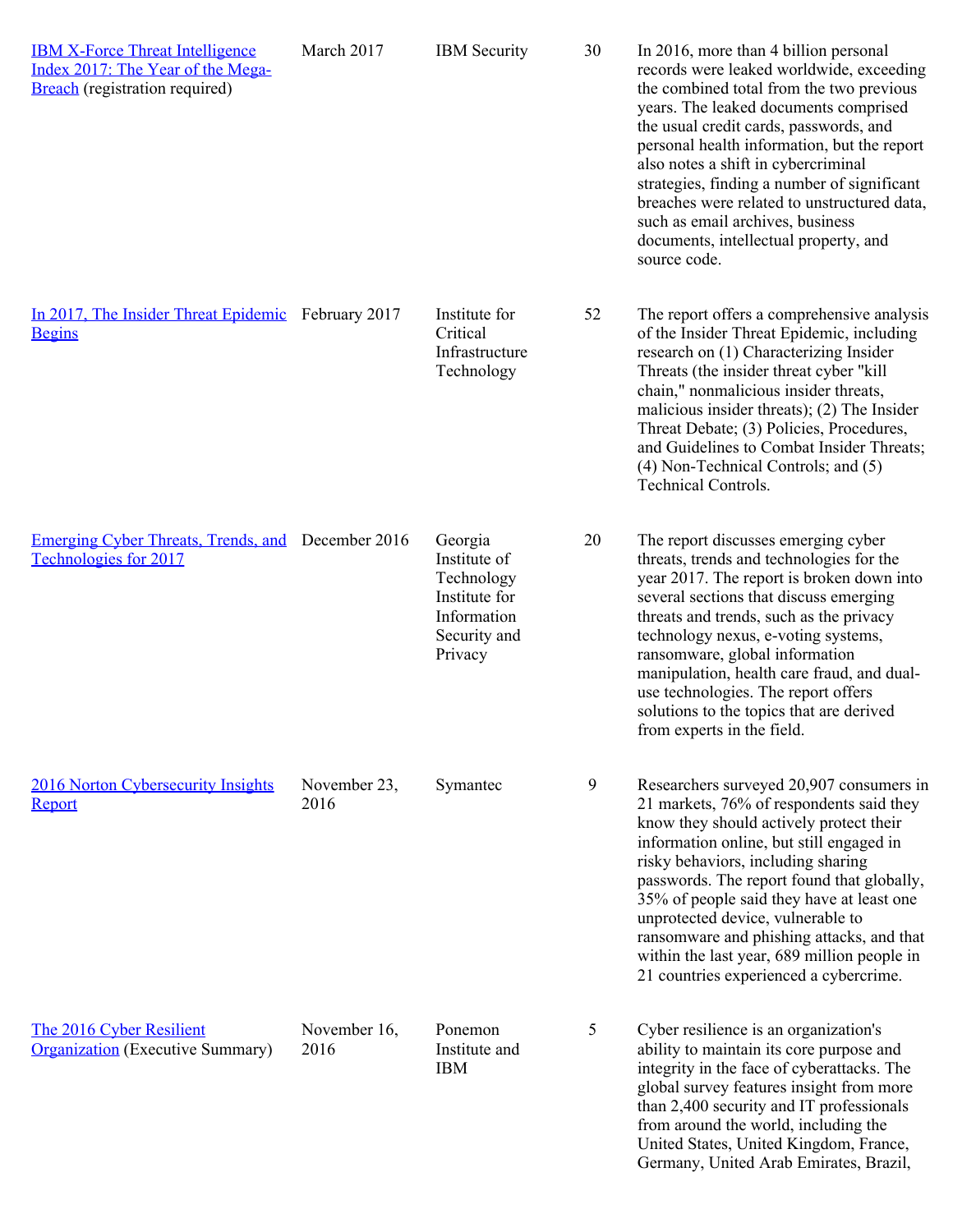and Australia. Only 32% of IT and security professionals say their organization has a high level of cyber resilience—down slightly from 35% in 2015. The 2016 study also found that 66% of respondents say their organization is not prepared to recover from cyberattacks. [Q3 State of the Internet/Security](https://www.akamai.com/us/en/multimedia/documents/state-of-the-internet/q3-2016-state-of-the-internet-security-report.pdf) [Report](https://www.akamai.com/us/en/multimedia/documents/state-of-the-internet/q3-2016-state-of-the-internet-security-report.pdf) November 15, 2016 Akamai 40 Akamai says it confronted 19 "mega attacks" in the third quarter of this year, including the two biggest it has ever encountered in history. The prime targets for the 19 mega attacks, which Akamai defines as those that reach over 100 Gbps, were media and entertainment companies, even though gaming and software firms were also hit. The two record-breaking attacks, reaching 623 Gbps and 555 Gbps, were directed at security blogger Brian Krebs. The attacks succeeded in taking down Krebs' website until Jigsaw, a unit of Google's parent company Alphabet GOOG, deployed its Project Shield service to deflect the attack. [Building Confidence: Facing the](https://www.accenture.com/us-en/insight-building-confidence-facing-cybersecurity-conundrum) [Cybersecurity Conundrum](https://www.accenture.com/us-en/insight-building-confidence-facing-cybersecurity-conundrum) November 1, 2016 Accenture 8 A survey of 2,000 security officers representing large enterprises worldwide reveals that "on average, an organization will face more than a hundred focused and targeted breach attempts every year, and respondents say one in three of these will result in a successful security breach." [Examining the Costs and Causes of](http://www.rand.org/pubs/external_publications/EP66656.html) [Cyber Incidents](http://www.rand.org/pubs/external_publications/EP66656.html) October 10, 2016 RAND 15 Researchers found that the typical cost of a breach was about \$200,000 and that most cyber events cost companies less than 0.4% of their annual revenues. The \$200,000 cost was roughly equivalent to a typical company's annual information security budget. [Measuring the Financial Impact of IT](https://usblog.kaspersky.com/security_risks_report_financial_impact/) September 13, [Security on Businesses](https://usblog.kaspersky.com/security_risks_report_financial_impact/) 2016 Kaspersky Lab N/A The survey reveals that on average, a single cybersecurity incident now costs large businesses a total of \$861,000. Meanwhile, small and medium businesses (SMBs) pay an average of \$86,500. To assess the state of the security landscape in the United States and across the world, Kaspersky Lab looked at the attitudes toward security, the cost of data breaches and the losses incurred from incidents. According to the survey results, nearly half (49%) of U.S. businesses, and over half globally (52%), assume that their IT security will be compromised at some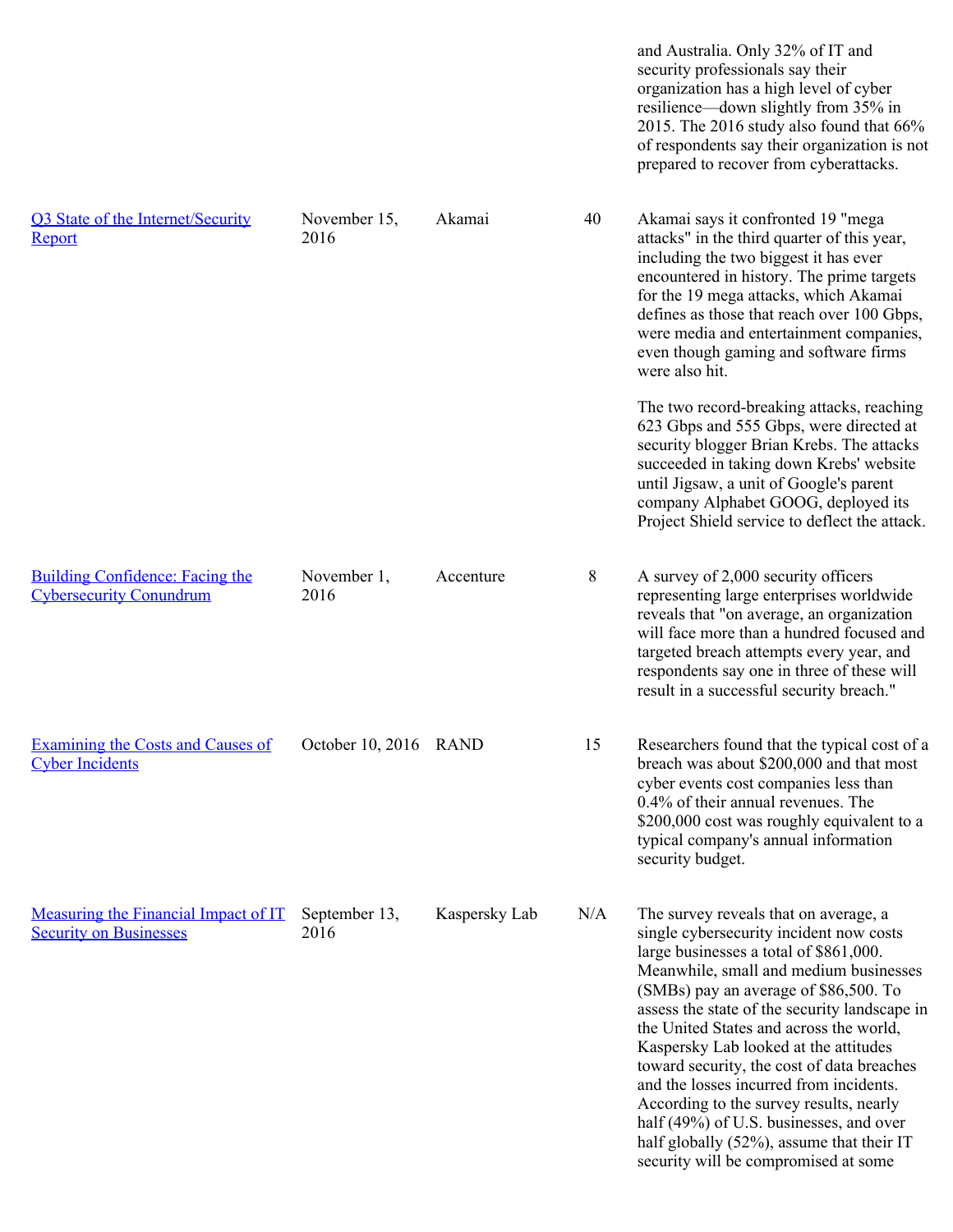point.

| <b>Examining the Costs and Causes of</b><br><b>Cyber Incidents</b>     | August 25, 2016 | Journal of<br>Cybersecurity | 15  | The research seeks to examine the<br>composition and costs of cyber events, and<br>attempts to address whether there are<br>incentives for firms to improve their<br>security practices and reduce the risk of<br>attack. "Specifically, we examine a sample<br>of over 12 000 cyber events that include<br>data breaches, security incidents, privacy<br>violations, and phishing crimes. First, we<br>analyze the characteristics of these<br>breaches (such as causes and types of<br>information compromised). We then<br>examine the breach and litigation rate, by<br>industry, and identify the industries that<br>incur the greatest costs from cyber events.<br>We then compare these costs to bad debts<br>and fraud within other industries." |
|------------------------------------------------------------------------|-----------------|-----------------------------|-----|----------------------------------------------------------------------------------------------------------------------------------------------------------------------------------------------------------------------------------------------------------------------------------------------------------------------------------------------------------------------------------------------------------------------------------------------------------------------------------------------------------------------------------------------------------------------------------------------------------------------------------------------------------------------------------------------------------------------------------------------------------|
| <b>Legal Issues in Cybersecurity and</b><br>Data Privacy [Infographic] | August 24, 2016 | Labyrinth Law               | N/A | The infographic displays data breach<br>statistics, legal responsibility information,<br>a brief list of regulatory enforcement<br>actions, and mitigating threat suggestions.                                                                                                                                                                                                                                                                                                                                                                                                                                                                                                                                                                           |
| 2016 Internet Security Threat Report<br>Government                     | April 8, 2016   | Symantec                    | 98  | Public-sector data breaches exposed some<br>28 million identities in 2015, but hackers<br>were responsible for only one-third of<br>those compromises, according to new<br>research. Negligence was behind nearly<br>two-thirds of the exposed identities within<br>government agencies. In total, the report<br>suggests 21 million identities were<br>compromised accidentally, compared with<br>6 million by hackers.                                                                                                                                                                                                                                                                                                                                 |
| 2016 Data Breach Investigations<br><b>Report</b> (annual)              | April 2016      | Verizon                     | 85  | This report covers $100,000+$ incidents,<br>including 2,260 analyzed breaches across<br>82 countries. "In 93% of cases, it took<br>attackers minutes or less to compromise<br>systems. Organizations, meanwhile, took<br>weeks or more to discover that a breach<br>had even occurred—and it was typically<br>customers or law enforcement that<br>sounded the alarm, not their own security<br>measures."                                                                                                                                                                                                                                                                                                                                               |
| Data Breach Digest: Scenarios from<br>the Field                        | March 3, 2016   | Verizon                     | 84  | The report is a set of 18 case studies<br>chosen to represent the most common and<br>destructive types of incidents seen over the<br>past eight years. For each incident, the<br>report reveals the events leading up to the<br>breach, details of the investigation, and the<br>how Verizon helped the organization<br>recover. The incidents include a water                                                                                                                                                                                                                                                                                                                                                                                           |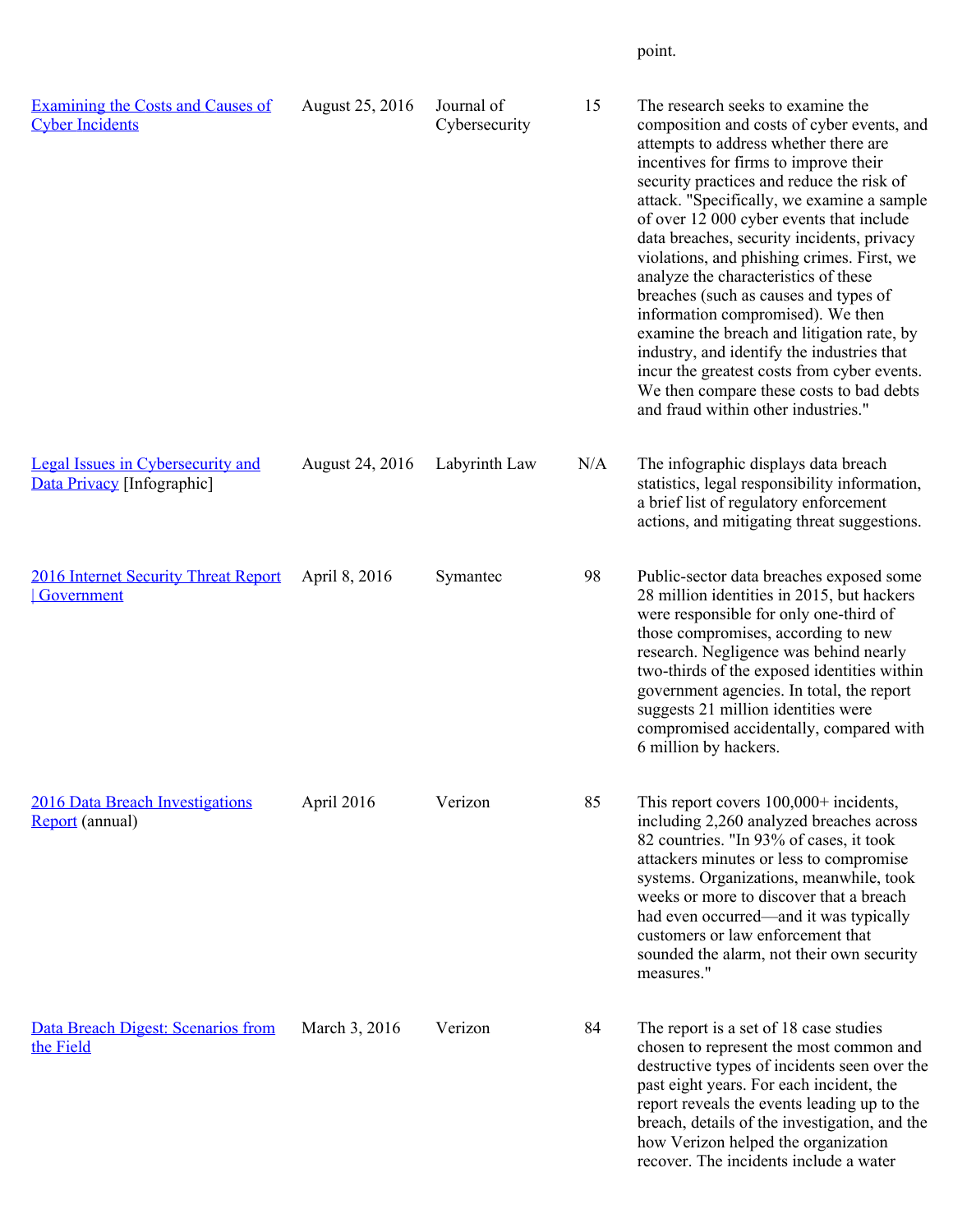utility at which intruders managed to manipulate water treatment processes and flow, a developer who outsourced his work to China, and pirates (the seafaring variety) who used information stolen from a shipping company's computers to target specific containers on vessels they boarded. [Emerging Cyber Threats Report 2016](http://www.iisp.gatech.edu/2016-emerging-cyber-threats-report) November 2015 Georgia Institute of Technology Cybersecurity Summit 2015 20 Nearly two dozen cybersecurity experts from Georgia Tech, business, government and defense, share their observations about emerging trends in a more connected world. Key findings included the privacy tug-of-war between individuals and organizations has become a tug with no war; exponential growth in the Internet of Things over the past two years creates a larger cyberattack surface; the digital economy is growing more complex while a lack of highly trained security workers persists worldwide; and cyber espionage shows no sign of abating. [2015 Global Report on the Cost of](https://ssl.www8.hp.com/us/en/ssl/leadgen/secure_document.html?objid=4AA5-5207ENW&siebelid=12503§ionid=pdf&returnurl=/ww/en/secure/pdf/4aa5-5207enw.pdf&simpletitle=enterprise%20software%20gateway%20|%20hp%20software&subbu=tsg.software&parentPageName=3.0&analytics_page_name=3.0&parentUrl=http%3A%2F%2Fwww8.hp.com/us/en/software/enterprise-software.html&compURI=1533509&fv=FLEX2%20SW3&metrics_asset_value=eb&bu=tsg&st=/us/en/software&as=software&wsi=r11374&cu=false) **[Cybercrime](https://ssl.www8.hp.com/us/en/ssl/leadgen/secure_document.html?objid=4AA5-5207ENW&siebelid=12503§ionid=pdf&returnurl=/ww/en/secure/pdf/4aa5-5207enw.pdf&simpletitle=enterprise%20software%20gateway%20|%20hp%20software&subbu=tsg.software&parentPageName=3.0&analytics_page_name=3.0&parentUrl=http%3A%2F%2Fwww8.hp.com/us/en/software/enterprise-software.html&compURI=1533509&fv=FLEX2%20SW3&metrics_asset_value=eb&bu=tsg&st=/us/en/software&as=software&wsi=r11374&cu=false)** October 8, 2015 HP Enterprise Security and Ponemon 30 The study found that a benchmark sample of U.S. organizations experienced an average cost of cybercrime of \$15 million. The study shows that since 2009, the average cost of cybercrime per organization per year increased by 82%. This year the range was anywhere between \$1.9 million and \$65 million each year per company. While annualized cost increases as organizational size increases, small organizations incur more than double the per-capita cost than large organization, experiencing \$1,571 in costs per seat compared with a larger organization's \$667 per seat. [Follow the Data: Dissecting Data](http://www.trendmicro.com/vinfo/us/security/news/cyber-attacks/follow-the-data) [Breaches and Debunking Myths](http://www.trendmicro.com/vinfo/us/security/news/cyber-attacks/follow-the-data) September 22, 2015 Trend Micro N/A Trend Micro's Forward-Looking Threat Research (FTR) Team has taken 10 years of information on data breaches in the United States from the Privacy Rights Clearinghouse (PRC) (from 2005 through 2015) and subjected it to detailed analysis to better understand the real story behind data breaches and their trends. The study identifies a number of deeper trends such as (1) hacking or malware attacks account for the single greatest cause of data loss with portable device loss a close second, (2) PII is the data most likely stolen with financial data second, and (3) credentials are not the most commonly stolen data,

> but the most likely data to lead to additional types of data loss.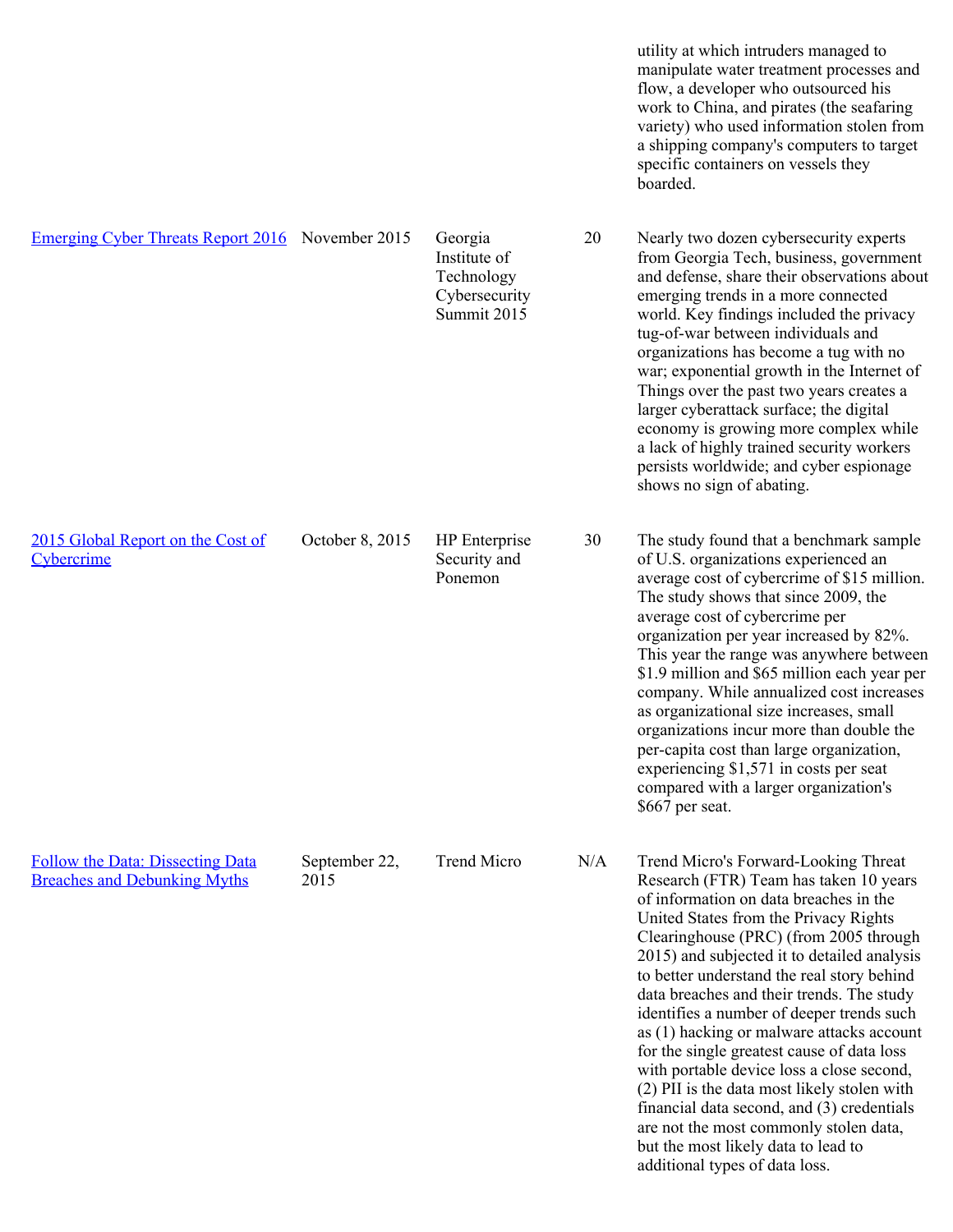| <b>E-mail Account Compromise (EAC)</b>                                                                                     | August 27, 2015 | FBI Internet<br>Crime<br>Complaint<br>Center (IC3) | N/A | The FBI warned about a significant spike<br>in victims and dollar losses stemming<br>from an increasingly common scam in<br>which crooks spoof communications from<br>executives at the victim firm in a bid to<br>initiate unauthorized international wire<br>transfers. According to the FBI, thieves<br>stole nearly \$750 million in such scams<br>from more than 7,000 victim companies in<br>the United States between October 2013<br>and August 2015.                                                                                                                                                                                                                                                           |
|----------------------------------------------------------------------------------------------------------------------------|-----------------|----------------------------------------------------|-----|-------------------------------------------------------------------------------------------------------------------------------------------------------------------------------------------------------------------------------------------------------------------------------------------------------------------------------------------------------------------------------------------------------------------------------------------------------------------------------------------------------------------------------------------------------------------------------------------------------------------------------------------------------------------------------------------------------------------------|
| <b>Criminals Continue to Defraud and</b><br><b>Extort Funds from Victims Using</b><br><b>CryptoWall Ransomware Schemes</b> | June 23, 2015   | FBI Internet<br>Crime<br>Complaint<br>Center (IC3) | N/A | Between April 2014 and June 2015, the<br>CryptoWall ransomware cost Americans<br>more than \$18 million. The money was<br>spent not only on ransoms, which range<br>from \$200 to \$10,000 apiece, but also on<br>"network mitigation, network<br>countermeasures, loss of productivity,<br>legal fees, IT services, or the purchase of<br>credit monitoring services for employees<br>or customers."                                                                                                                                                                                                                                                                                                                   |
| 2015 Cost of Data Breach: Global<br><b>Analysis</b>                                                                        | May 27, 2015    | Ponemon<br>Institute/IBM                           | 31  | According to the study of 350 companies<br>spanning 11 countries, the average<br>consolidated total cost of a data breach is<br>\$3.8 million, representing a 23% increase<br>since 2013. The study also found that the<br>average cost incurred for each lost or<br>stolen record containing sensitive and<br>confidential information increased 6%<br>from a consolidated average of \$145 to<br>\$154. Health care emerged as the industry<br>with the highest cost per stolen record with<br>the average cost for organizations reaching<br>as high as \$363. Additionally, retailers<br>have seen their average cost per stolen<br>record jump dramatically from \$105 last<br>year to \$165 in this year's study. |
| 2015 Data Breach Investigations<br><b>Report (DBIR)</b>                                                                    | April 14, 2015  | Verizon                                            | 70  | A full three-quarters of attacks spread<br>from the first victim to the second in 24<br>hours or less, and more than 40% spread<br>from the first victim to the second in under<br>an hour. On top of the speed with which<br>attackers compromise multiple victims, the<br>useful lifespan of shared information can<br>sometimes be measured in hours.<br>Researchers also found that of the IP<br>addresses observed in current information<br>sharing feeds, only 2.7% were valid for<br>more than a day, and the number dwindles<br>from there.                                                                                                                                                                    |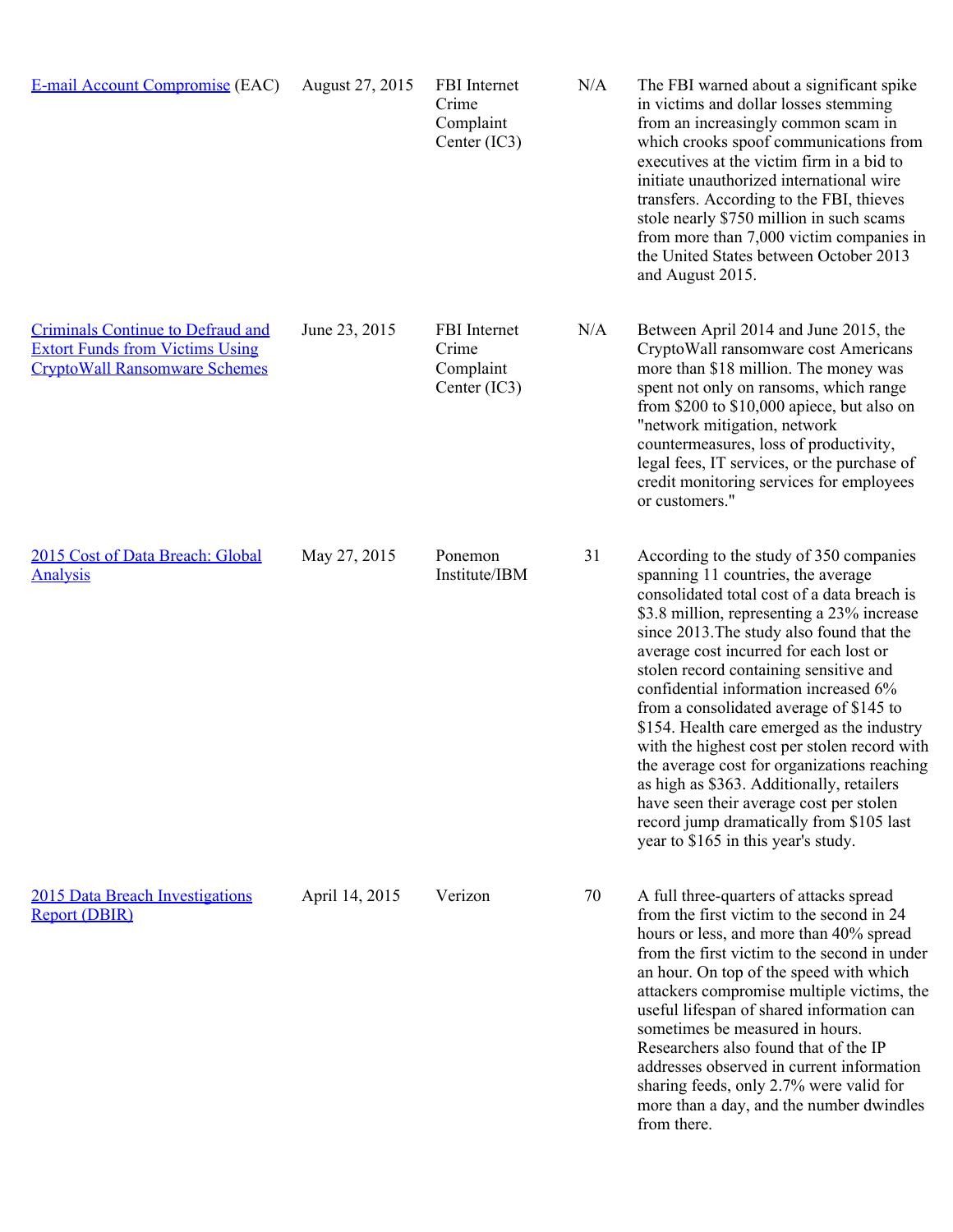| <b>HIPAA Breaches: The List Keeps</b><br>Growing                                                    | March 12, 2015       | Healthcare IT<br><b>News</b>                   | N/A | More than 41 million people have had<br>their protected health information<br>compromised in Health Insurance<br>Portability and Accountability Act<br>(HIPAA) privacy and security breaches.<br>Using data from the Department of Health<br>and Human Services, which includes<br>HIPAA breaches involving more than 500<br>individuals, reported by 1,149 covered<br>entities and business associates, the<br>website compiled a sortable, searchable<br>list.                                                                                                                                                                                                                                                                                                                                                                                                                                                                                                                                                                                                                                                                                        |
|-----------------------------------------------------------------------------------------------------|----------------------|------------------------------------------------|-----|---------------------------------------------------------------------------------------------------------------------------------------------------------------------------------------------------------------------------------------------------------------------------------------------------------------------------------------------------------------------------------------------------------------------------------------------------------------------------------------------------------------------------------------------------------------------------------------------------------------------------------------------------------------------------------------------------------------------------------------------------------------------------------------------------------------------------------------------------------------------------------------------------------------------------------------------------------------------------------------------------------------------------------------------------------------------------------------------------------------------------------------------------------|
| <b>Federal Information Management</b><br><b>Security Act (Annual Report to</b><br><b>Congress</b> ) | February 27,<br>2015 | Office of<br>Management<br>and Budget<br>(OMB) | 100 | The number of actual cybersecurity<br>incidents reported by federal agencies to<br>the DHS decreased last year. Data show<br>the total bulk number of incident reports<br>sent by the largest 24 agencies to US-<br>CERT going up by about 16% during<br>FY2014 from the year before. But when<br>two significant categories from that data<br>set are removed—"non-cybersecurity<br>incidents" and "other"--- the number<br>actually shows a decrease of about 6%.<br>Noncybersecurity incidents involve the<br>mishandling of personality identifiable<br>information, but without a cybersecurity<br>component, meaning the data breach likely<br>occurred through a misplaced paper<br>document. Incidents classified as "other"<br>are things such as automated network<br>scans, blocked attempts at access, and<br>miscellaneous events. Reported incidents<br>of actual serious cybersecurity issues, such<br>as malware, suspicious network activity,<br>and improper usage, declined last year.<br>Real threats that did increase in recorded<br>number include social engineering,<br>unauthorized access, and denial-of-service<br>attacks. |
| 2014 Global Threat Intel Report                                                                     | February $6, 2015$   | CrowdStrike                                    | 77  | This report summarizes CrowdStrike's<br>year-long daily scrutiny of more than 50<br>groups of cyber threat actors, including 29<br>different state-sponsored and nationalist<br>adversaries. Key findings explain how<br>financial malware changed the threat<br>landscape and point of sale malware<br>became increasingly prevalent. The report<br>also profiles a number of new and<br>sophisticated adversaries from China and<br>Russia, including Hurricane Panda, Fancy<br>Bear, and Berserk Bear.                                                                                                                                                                                                                                                                                                                                                                                                                                                                                                                                                                                                                                               |
| <b>Incident Response/Vulnerability</b><br>Coordination in 2014                                      | February 2015        | <b>ICS/CERT</b><br>Monitor                     | 15  | In FY2014, the Industrial Control Systems<br>Cyber Emergency Response Team (ICS-<br>CERT) received and responded to 245                                                                                                                                                                                                                                                                                                                                                                                                                                                                                                                                                                                                                                                                                                                                                                                                                                                                                                                                                                                                                                 |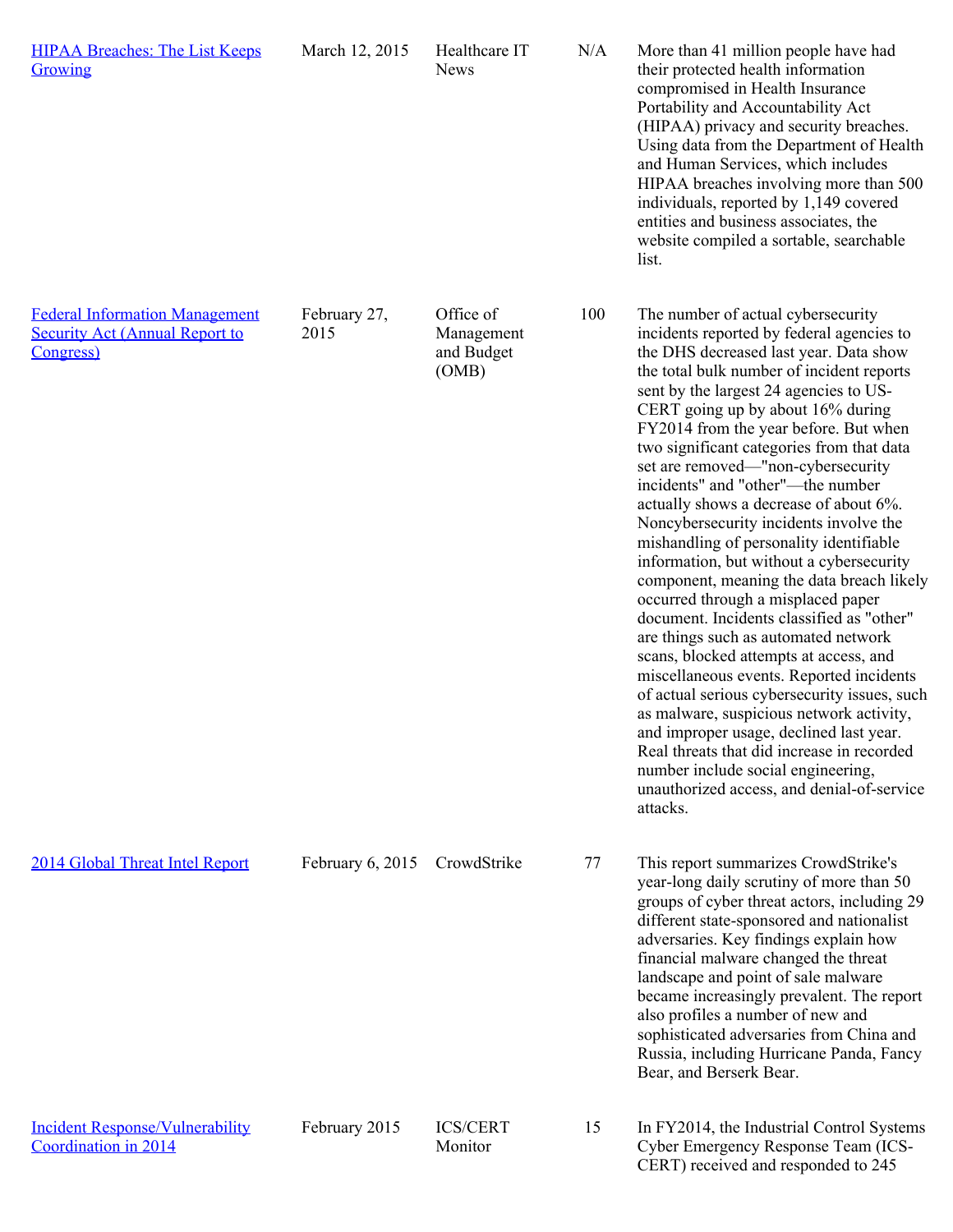incidents reported by asset owners and industry partners. The energy sector led all others again in 2014 with the most reported incidents. ICS-CERT's continuing partnership with the energy sector provides many opportunities to share information and collaborate on incident response efforts. Also noteworthy in 2014 were the incidents reported by the critical manufacturing sector, some of which were from control systems equipment manufacturers. [Cisco 2015 Annual Security Report](http://www.cisco.com/web/offers/lp/2015-annual-security-report/index.html) (free registration required) January 20, 2015 Cisco 53 Government agencies worldwide, compared with banks and many other companies, are better able to cope when the inevitable data breach occurs, according to the study on advances in cybersecurity. About 43% of the public sector falls into the "highly sophisticated" security posture segment. The best security stances can be found within the telecommunications and energy sectors, tied at 47%. [The Cost of Malware Containment](https://www.damballa.com/ponemon-survey-cost-malware-containment-2015/) January 20, 2015 Ponemon **Institute** According to the study, organizations typically received nearly 17,000 malware alerts weekly, which pose a taxing and costly challenge. Of those alerts, only 3,218 were considered to be actionable and only 705 (or 4%) were investigated. An average of 395 hours is wasted weekly investigating and containing malware due to false positives or false negatives, costing participating organizations an estimated \$1.27 million yearly in average value of lost time. [2014 Global Report on the Cost of](http://www8.hp.com/h20195/v2/getpdf.aspx/4AA5-5207ENW.pdf?ver=1.0) **[Cybercrime](http://www8.hp.com/h20195/v2/getpdf.aspx/4AA5-5207ENW.pdf?ver=1.0)** October 8, 2014 HP Enterprise Security and Ponemon Institute 31 The 2014 global study of U.S.-based companies, spanning seven nations, found that over the course of a year, the average cost of cybercrime for companies in the United States climbed by more than 9% to \$12.7 million up from \$11.6 million in the 2013 study. The average time to resolve a cyberattack is also rising, climbing to 45 days from 32 days in 2013. [Managing Cyber Risks in an](http://www.pwc.com/gx/en/consulting-services/information-security-survey/assets/the-global-state-of-information-security-survey-2015.pdf) [Interconnected World: Key Findings](http://www.pwc.com/gx/en/consulting-services/information-security-survey/assets/the-global-state-of-information-security-survey-2015.pdf) [from the Global State of Information](http://www.pwc.com/gx/en/consulting-services/information-security-survey/assets/the-global-state-of-information-security-survey-2015.pdf) [Security Survey 2015](http://www.pwc.com/gx/en/consulting-services/information-security-survey/assets/the-global-state-of-information-security-survey-2015.pdf) September 30, 2014 Pricewaterhouse Coopers (PwC) 31 The Global State of Information Security Survey (GSISS), on which the report is based, surveyed more than 9,700 respondents worldwide and detected that the number of cyber incidents increased at a compound annual rate of 66% since 2009. As the frequency of cyber incidents has risen so too have the reported costs of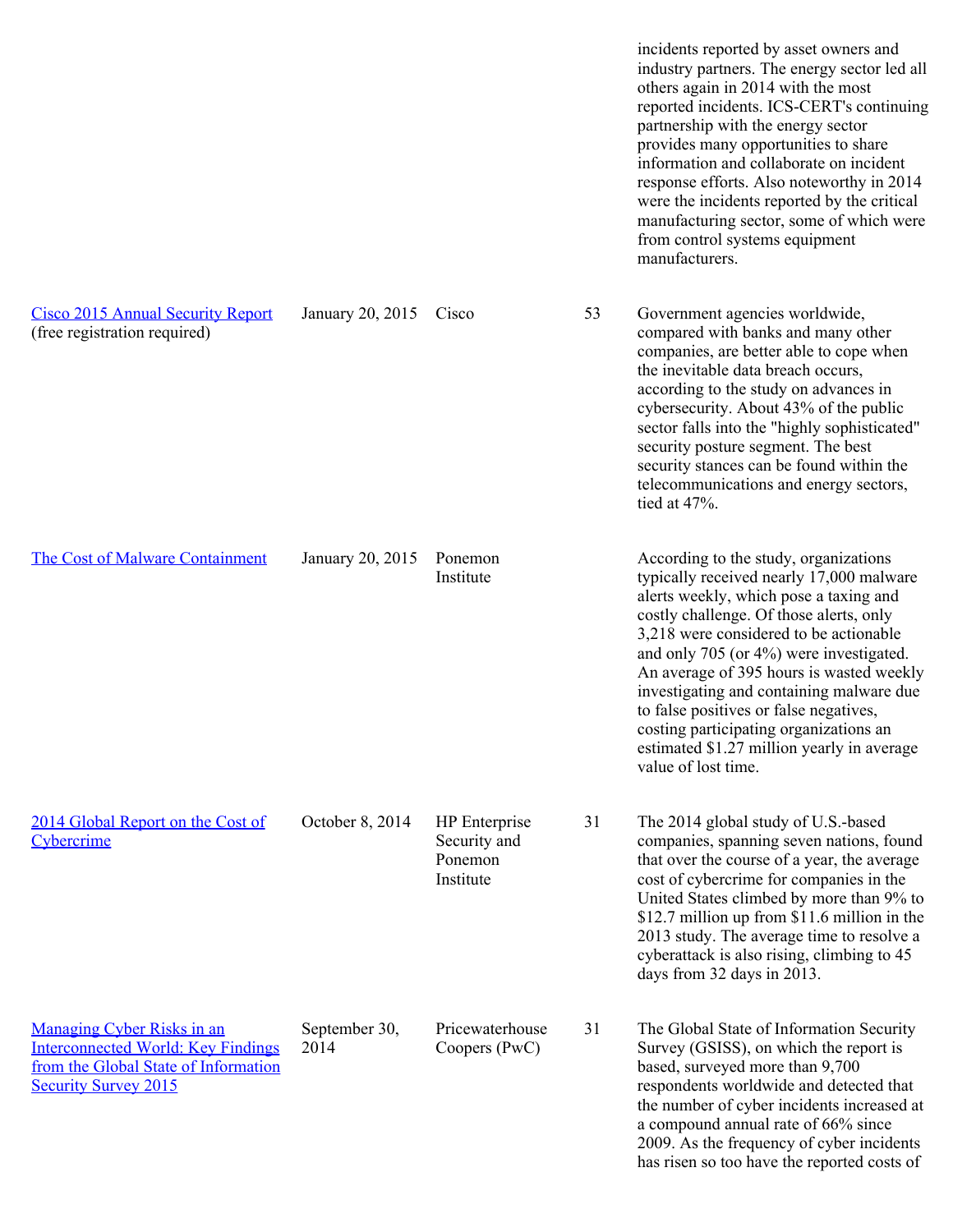|                                                                              |                  |                                    |     | managing and mitigating them. Globally,<br>the estimated average financial loss from<br>cyber incidents was \$2.7 million, a 34%<br>increase over 2013. Big losses have also<br>been more common, with the proportion of<br>organizations reporting financial hits in<br>excess of \$20 million, nearly doubling.<br>Despite greater awareness of cybersecurity<br>incidents, the study found that global<br>information security budgets actually<br>decreased 4% compared with 2013.                                                                                                       |
|------------------------------------------------------------------------------|------------------|------------------------------------|-----|----------------------------------------------------------------------------------------------------------------------------------------------------------------------------------------------------------------------------------------------------------------------------------------------------------------------------------------------------------------------------------------------------------------------------------------------------------------------------------------------------------------------------------------------------------------------------------------------|
| How Consumers Foot the Bill for<br>Data Breaches (infographic)               | August 7, 2014   | NextGov.com                        | N/A | In 2013, there were more than 600 data<br>breaches, with an average organization<br>cost of more than \$5 million. But in the<br>end, it is the customers who are picking up<br>the tab, from higher retail costs to credit<br>card reissue fees.                                                                                                                                                                                                                                                                                                                                            |
| <b>Is Ransomware Poised for Growth?</b>                                      | July 14, 2014    | Symantec                           | N/A | Ransomware usually masquerades as a<br>virtual "wheel clamp" for the victim's<br>computer. For example, pretending to be<br>from the local law enforcement, it might<br>suggest the victim had been using the<br>computer for illicit purposes and to unlock<br>it the victim would have to pay a fine—<br>often between \$100 and \$500.<br>Ransomware escalated in 2013, with a<br>500% increase in attack numbers between<br>the start and end of the year.                                                                                                                               |
| <b>Critical Infrastructure: Security</b><br><b>Preparedness and Maturity</b> | <b>July 2014</b> | Unisys and<br>Ponemon<br>Institute | 34  | Unisys and Ponemon Institute surveyed<br>nearly 600 IT security executives of<br>utility, energy, and manufacturing<br>organizations. Overall, the report finds<br>organizations are simply not prepared to<br>deal with advanced cyber threats. Only<br>half of companies have actually deployed<br>IT security programs and, according to the<br>survey, the top threat actually stems from<br>negligent insiders.                                                                                                                                                                         |
| The Value of a Hacked Email<br><b>Account</b>                                | June 13, 2014    | Krebs on<br>Security               | N/A | From the blog, "One prominent credential<br>seller in the underground peddles iTunes<br>accounts for \$8, and Fedex.com,<br>Continental.com, and United.com<br>accounts for \$6. Groupon.com accounts<br>fetch \$5, while \$4 buys hacked credentials<br>at registrar and hosting provider<br>Godaddy.com, as well as wireless<br>providers ATT.com, Sprint.com,<br>Verizonwireless.com, and Tmobile.com.<br>Active accounts at Facebook and Twitter<br>retail for just \$2.50 apiece [S]ome crime<br>shops go even lower with their prices for<br>hacked accounts, charging between \$1 and |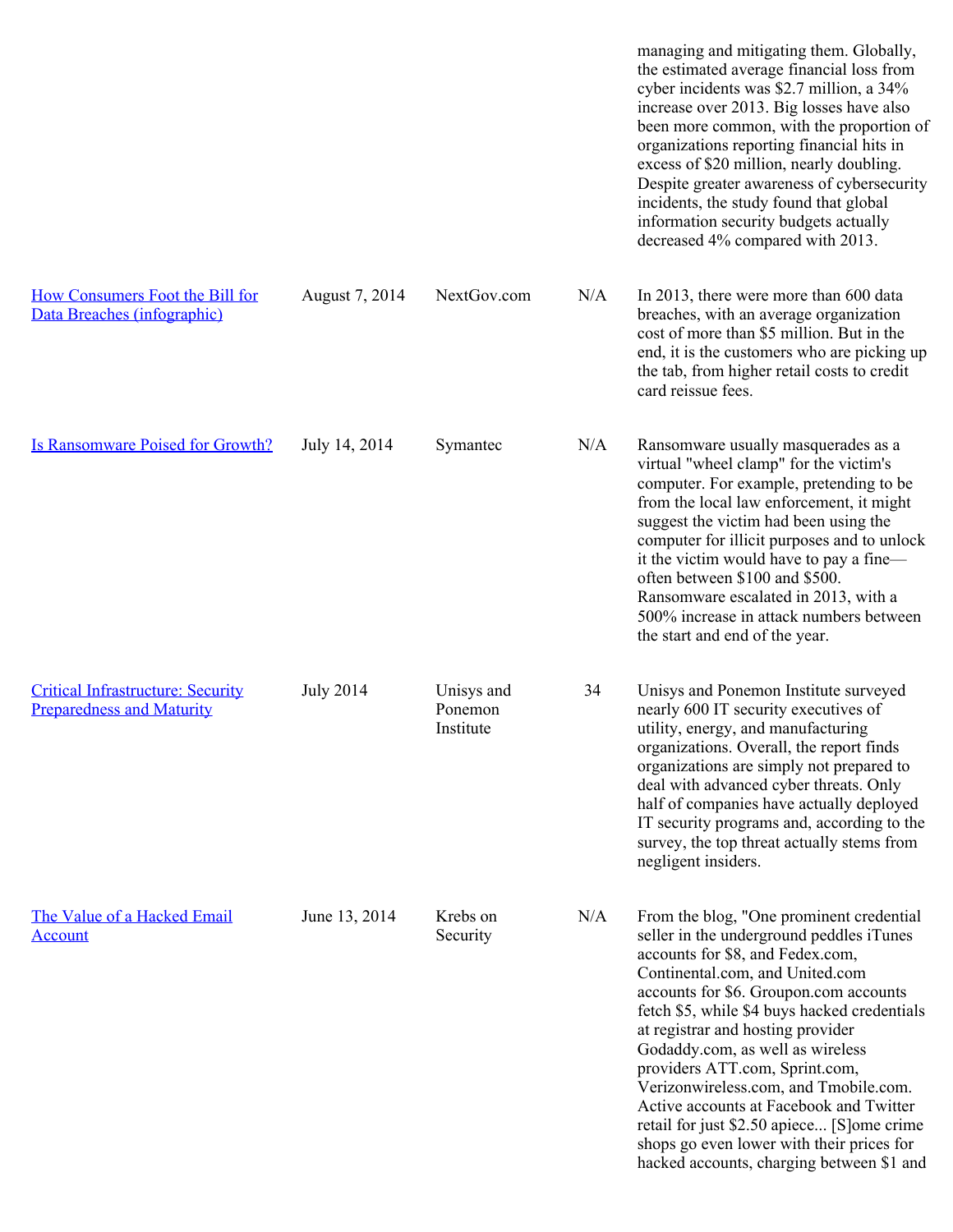\$3 for active accounts at dell.com, overstock.com, walmart.com, tesco.com, bestbuy.com and target.com, etc."

| <b>Online Trust Honor Roll 2014</b>                                   | June 11, 2014  | <b>Online Trust</b><br>Alliance                                                                                                                                                                                               | N/A | Out of nearly 800 top consumer websites<br>evaluated, 30.2% made the Honor Roll,<br>which distinguishes them in best practices<br>for safeguarding data in three categories:<br>domain/brand protection, privacy, and<br>security. Conversely, nearly 70% did not<br>qualify for the Honor Roll, with 52.7%<br>failing in at least one of the three<br>categories.                                                                                                                                                                                                           |
|-----------------------------------------------------------------------|----------------|-------------------------------------------------------------------------------------------------------------------------------------------------------------------------------------------------------------------------------|-----|------------------------------------------------------------------------------------------------------------------------------------------------------------------------------------------------------------------------------------------------------------------------------------------------------------------------------------------------------------------------------------------------------------------------------------------------------------------------------------------------------------------------------------------------------------------------------|
| <b>Net Losses: Estimating the Global</b><br><b>Cost of Cybercrime</b> | June 2014      | CSIS and<br>McAfee                                                                                                                                                                                                            | 24  | This report explores the economic impact<br>of cybercrime, including estimation,<br>regional variances, IP theft, opportunity<br>and recovery costs, and the future of<br>cybercrime. Cybercrime costs the global<br>economy up to \$575 billion annually, with<br>the United States taking a \$100 billion hit,<br>the largest of any country. That total is up<br>to 0.8% of the global economy. For the<br>United States, the estimated \$100 billion<br>cost means 200,000 lost jobs, and is<br>almost half of the total loss for the G-8<br>group of Western countries. |
| 2014 U.S. State of Cybercrime<br><b>Survey</b>                        | May 29, 2014   | PwC, CSO<br>Magazine, the<br>U.S. Computer<br>Emergency<br>Readiness Team<br>$(US-CERT)$<br>Division of the<br>Software<br>Engineering<br>Institute at<br>Carnegie<br>Mellon<br>University, and<br>the U.S. Secret<br>Service | 21  | The cybersecurity programs of U.S.<br>organizations do not rival the persistence,<br>tactical skills, and technological prowess<br>of their potential cyber adversaries. In<br>2013, three in four $(77%)$ respondents to<br>the survey detected a security event in the<br>past 12 months, and more than a third<br>$(34%)$ said the number of security<br>incidents detected increased over the<br>previous year.                                                                                                                                                          |
| The Target Breach, by the Numbers                                     | May 6, 2014    | Krebs on<br>Security                                                                                                                                                                                                          | N/A | Cybersecurity expert Brian Krebs<br>synthesizes numbers associated with the<br>Target data breach of December 19, 2013<br>(e.g., number of records stolen, estimated<br>dollar cost to credit unions and community<br>banks, and amount of money Target<br>estimates it will spend upgrading payment<br>terminals to support Chip-and-PIN<br>enabled cards).                                                                                                                                                                                                                 |
| <b>Website Security Statistics Report</b>                             | April 15, 2014 | WhiteHat                                                                                                                                                                                                                      | 22  | WhiteHat researchers examined the                                                                                                                                                                                                                                                                                                                                                                                                                                                                                                                                            |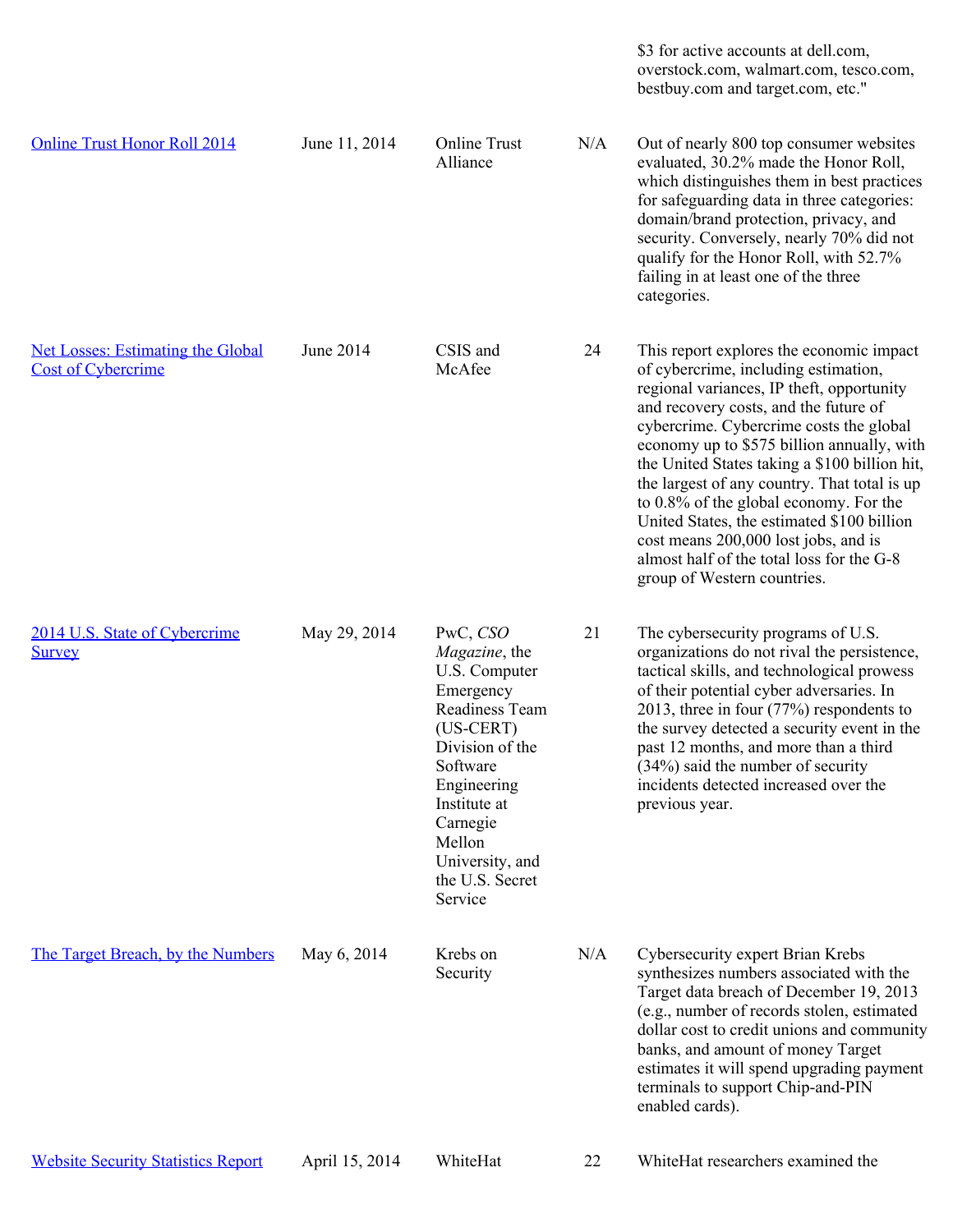|                                                                                                                                                                                           |                      | Security                              |    | vulnerability assessment results of the<br>more than 30,000 websites under<br>WhiteHat Security management to<br>measure how the underlying programming<br>languages and frameworks perform in the<br>field. The report yields findings to specific<br>languages that are most prone to specific<br>classes of attacks, for how often and how<br>long, as well as a determination as to<br>whether popular modern languages and<br>frameworks yield similar results in<br>production websites. The popularity and<br>complexity of .Net, Java, and ASP mean<br>that the potential attack surface for each<br>language is larger; as such, 31% of<br>vulnerabilities were observed in .Net, 28%<br>were found in Java, and 15% were found<br>in ASP. |
|-------------------------------------------------------------------------------------------------------------------------------------------------------------------------------------------|----------------------|---------------------------------------|----|-----------------------------------------------------------------------------------------------------------------------------------------------------------------------------------------------------------------------------------------------------------------------------------------------------------------------------------------------------------------------------------------------------------------------------------------------------------------------------------------------------------------------------------------------------------------------------------------------------------------------------------------------------------------------------------------------------------------------------------------------------|
| <b>Linking Cybersecurity Policy and</b><br><b>Performance: Microsoft Releases</b><br><b>Special Edition Security Intelligence</b><br>Report                                               | February 6, 2013     | Microsoft<br>Trustworthy<br>Computing | 27 | Introduces a new methodology for<br>examining how socioeconomic factors in a<br>country or region impact cybersecurity<br>performance, examining measures such as<br>use of modern technology, mature<br>processes, user education, law<br>enforcement, and public policies related to<br>cyberspace. This methodology can build a<br>model that will help predict the expected<br>cybersecurity performance of a given<br>country or region.                                                                                                                                                                                                                                                                                                       |
| Revealed: Operation Shady RAT: an<br><b>Investigation of Targeted Intrusions</b><br>into 70+ Global Companies.<br>Governments, and Non-Profit<br>Organizations During the Last 5<br>Years | August 2, 2011       | McAfee<br>Research Labs               | 14 | A comprehensive analysis of victim<br>profiles from a five-year targeted<br>operation that penetrated 72 government<br>and other organizations, most of them in<br>the United States, and copied everything<br>from military secrets to industrial designs.                                                                                                                                                                                                                                                                                                                                                                                                                                                                                         |
| A Good Decade for Cybercrime:<br>McAfee's Look Back at Ten Years of<br>Cybercrime                                                                                                         | December 29,<br>2010 | McAfee                                | 11 | A review of the most publicized,<br>pervasive, and costly cybercrimes from<br>2000 to 2010.                                                                                                                                                                                                                                                                                                                                                                                                                                                                                                                                                                                                                                                         |

**Source:** Highlights compiled by CRS from the reports.

**Note:** Statistics and other information are from the source publications and have not been independently verified by the Congressional Research Service (CRS).

Cybersecurity: Glossaries, Lexicons, and Guidance

**[Table 2](http://www.crs.gov/Reports/R43310?source=RRLanding#_Ref372625954)** contains descriptions of and links to glossaries of useful cybersecurity terms, including those related to cloud computing and cyber warfare.

Table 2. Glossaries, Lexicons, and Guidance Pertaining to Cybersecurity Concepts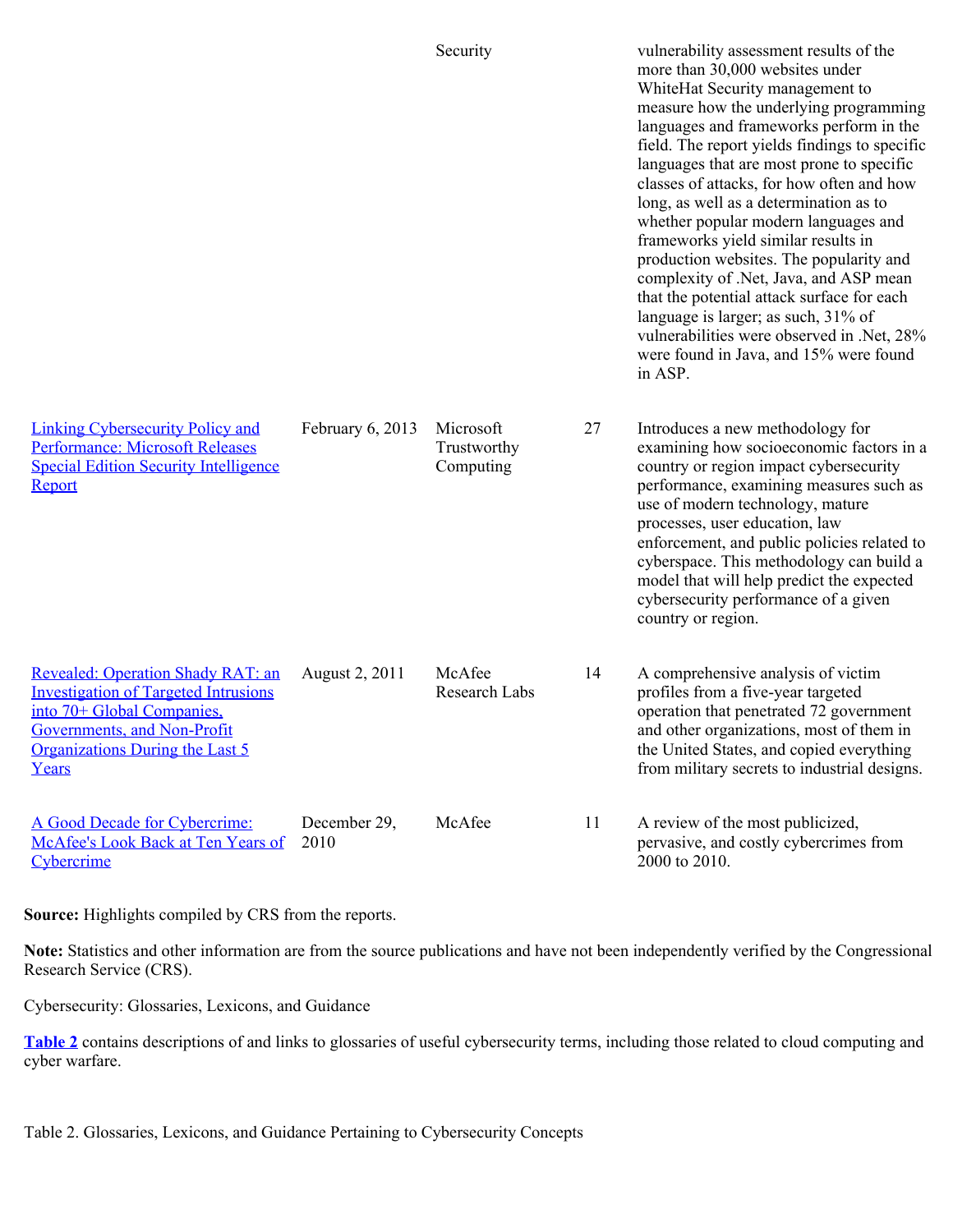(Continuously updated reports are listed in alphabetical order by source, followed by reports in reverse-chronological order)

| Title                                                                                                         | Source                                                                | Date                 | Pages | <b>Notes</b>                                                                                                                                                                                                                                                                                                                                                                                                     |
|---------------------------------------------------------------------------------------------------------------|-----------------------------------------------------------------------|----------------------|-------|------------------------------------------------------------------------------------------------------------------------------------------------------------------------------------------------------------------------------------------------------------------------------------------------------------------------------------------------------------------------------------------------------------------|
| <b>Sideways Dictionary</b>                                                                                    | <b>Washington Post</b><br>and Jigsaw                                  | Ongoing              | N/A   | Defines cyber and technology terms using<br>nontechnical analogies.                                                                                                                                                                                                                                                                                                                                              |
| <b>Codex -Building Blocks</b>                                                                                 | Wilson Center                                                         | Ongoing              | N/A   | Definitions and examples of computer<br>security terms.                                                                                                                                                                                                                                                                                                                                                          |
| <b>Hacker Lexicon</b>                                                                                         | Wired.com                                                             | Ongoing              | N/A   | Hacker Lexicon is WIRED's explainer<br>series that seeks to de-mystify the jargon<br>of information security, surveillance, and<br>privacy.                                                                                                                                                                                                                                                                      |
| <b>Cybersecurity Style Guide</b>                                                                              | <b>Bishop Fox</b>                                                     | February 15,<br>2018 | 92    | This guide is designed for security<br>researchers. It provides advice on which<br>words to use in reports, how they should<br>look in the middle of a sentence, and how<br>to pronounce them out loud. Since the<br>terms are listed alphabetically, you'll find<br>serious usage advice right next to playful<br>entries about internet culture.                                                               |
| <b>Global Cyber Definitions Database</b>                                                                      | Organization for<br>Security and Co-<br>operation in<br>Europe (OSCE) | November 2014        | N/A   | A compilation of definitions of<br>cybersecurity and information security<br>terms. The website also includes a<br>submission form to share new or<br>additional definitions.                                                                                                                                                                                                                                    |
| <b>Compilation of Existing</b><br><b>Cybersecurity and Information</b><br><b>Security Related Definitions</b> | New America                                                           | October 2014         | 126   | "Broadly, the documents analyzed for this<br>report fall into one of four categories:<br>national strategies and documents by<br>governments, documents from regional<br>and global intergovernmental<br>organizations, including member state<br>submissions to the United Nations General<br>Assembly (UNGA), and international<br>private and intergovernmental standards<br>bodies as well as dictionaries." |
| <b>Glossary of Key Information</b><br><b>Security Terms</b>                                                   | <b>NIST</b>                                                           | May 31, 2013         | 211   | The glossary provides a central resource of<br>terms and definitions most commonly used<br>in NIST information security publications<br>and in CNSS information assurance<br>publications.                                                                                                                                                                                                                       |
| <b>Glossary of Key Information</b><br><b>Security Terms, Revision 2</b>                                       | National Institute<br>of Standards and<br>Technology<br>(NIST)        | May 2013             | 222   | Besides providing some 1,500 definitions,<br>the glossary offers a source for each term<br>from either a NIST or Committee for<br>National Security Systems (CNSS)                                                                                                                                                                                                                                               |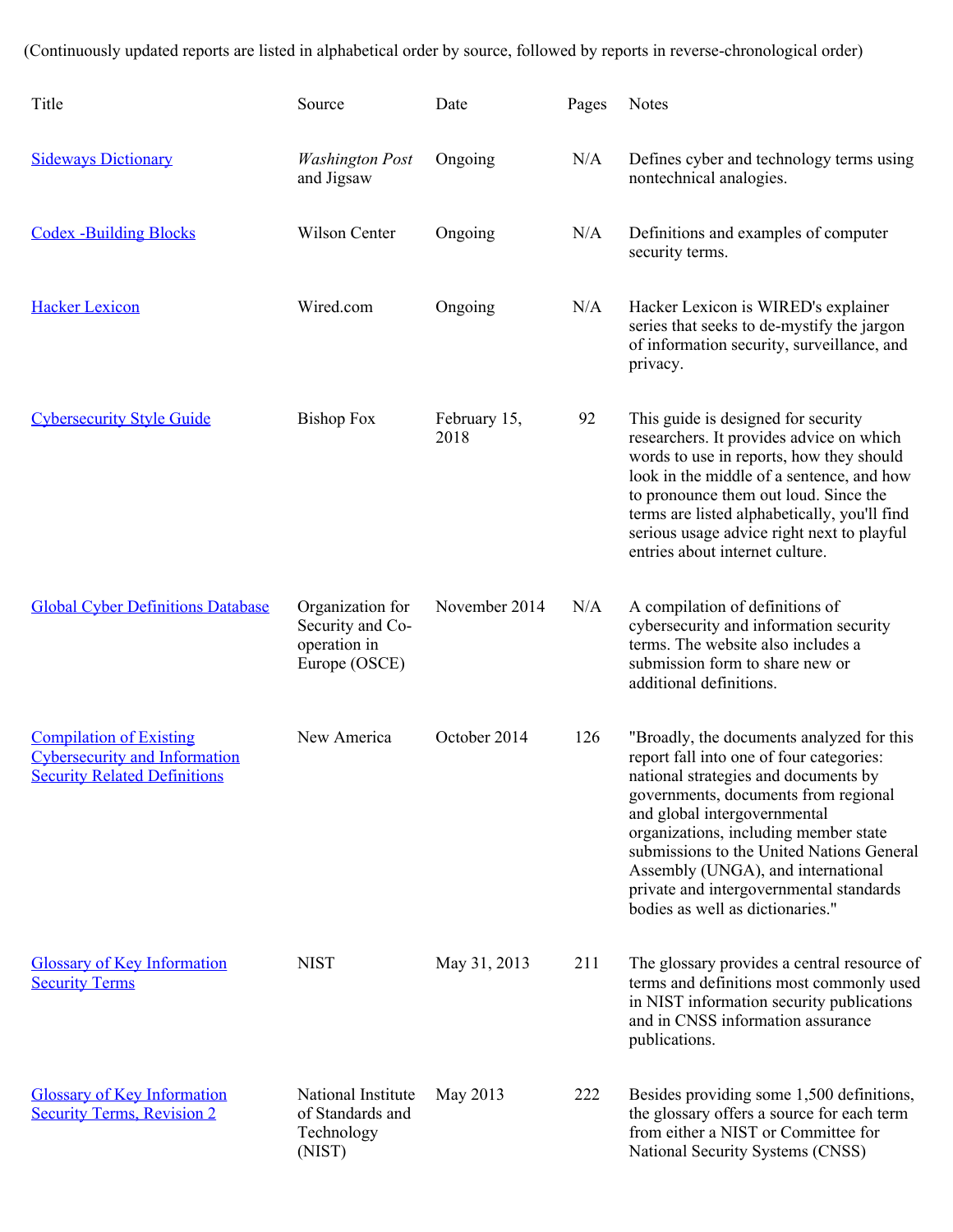|                                                                             |                                                                                  |                                                                           |     | publication. The committee is a forum of<br>government agencies that issues guidance<br>aimed at protecting national security<br>systems.                                                                                                                                                            |
|-----------------------------------------------------------------------------|----------------------------------------------------------------------------------|---------------------------------------------------------------------------|-----|------------------------------------------------------------------------------------------------------------------------------------------------------------------------------------------------------------------------------------------------------------------------------------------------------|
| <b>NIST Cloud Computing Reference</b><br>Architecture                       | <b>NIST</b>                                                                      | September<br>2011                                                         | 35  | Provides guidance to specific communities<br>of practitioners and researchers.                                                                                                                                                                                                                       |
| <b>CIS Consensus Security Metrics</b>                                       | Center for<br><b>Internet Security</b>                                           | November 1,<br>2010                                                       | 175 | Provides recommended technical control<br>rules/values for hardening operating<br>systems, middleware and software<br>applications, and network devices. The<br>recommendations are defined via<br>consensus among hundreds of security<br>professionals worldwide. (Free registration<br>required.) |
| <b>Joint Terminology for Cyberspace</b><br><b>Operations</b>                | Chairman of the<br>Joint Chiefs of<br>Staff                                      | November 1,<br>2010                                                       | 16  | This lexicon is the starting point for<br>normalizing terms in all DOD cyber-<br>related documents, instructions Concept of<br>Operations (CONOPS), and publications<br>as they come up for review.                                                                                                  |
| <b>Department of Defense Dictionary</b><br>of Military and Associated Terms | Chairman of the<br>Joint Chiefs of<br>Staff                                      | November 8,<br>$2010$ (as<br>amended<br>through<br>September 15,<br>2013) | 547 | Provides joint policy and guidance for<br>Information Assurance (IA) and Computer<br>Network Operations (CNO) activities.                                                                                                                                                                            |
| <b>DHS Risk Lexicon</b>                                                     | Department of<br>Homeland<br>Security (DHS)<br><b>Risk Steering</b><br>Committee | September<br>2010                                                         | 72  | The lexicon promulgates a common<br>language, consistency, and clear<br>understanding with regard to the usage of<br>terms by the risk community across the<br>DHS.                                                                                                                                  |

**Source:** Highlights compiled by CRS from the reports.

Author Contact Information

Rita Tehan, Information Research Specialist [\(rtehan@crs.loc.gov](mailto:rtehan@crs.loc.gov), 7-6739)

Key Policy Staff

See CRS Report R42619, *[Cybersecurity: CRS Experts](https://fas.org/sgp/crs/misc/R42619.pdf)*, by Eric A. Fischer for the names and contact information for CRS experts on policy issues related to cybersecurity.

# **Footnotes**